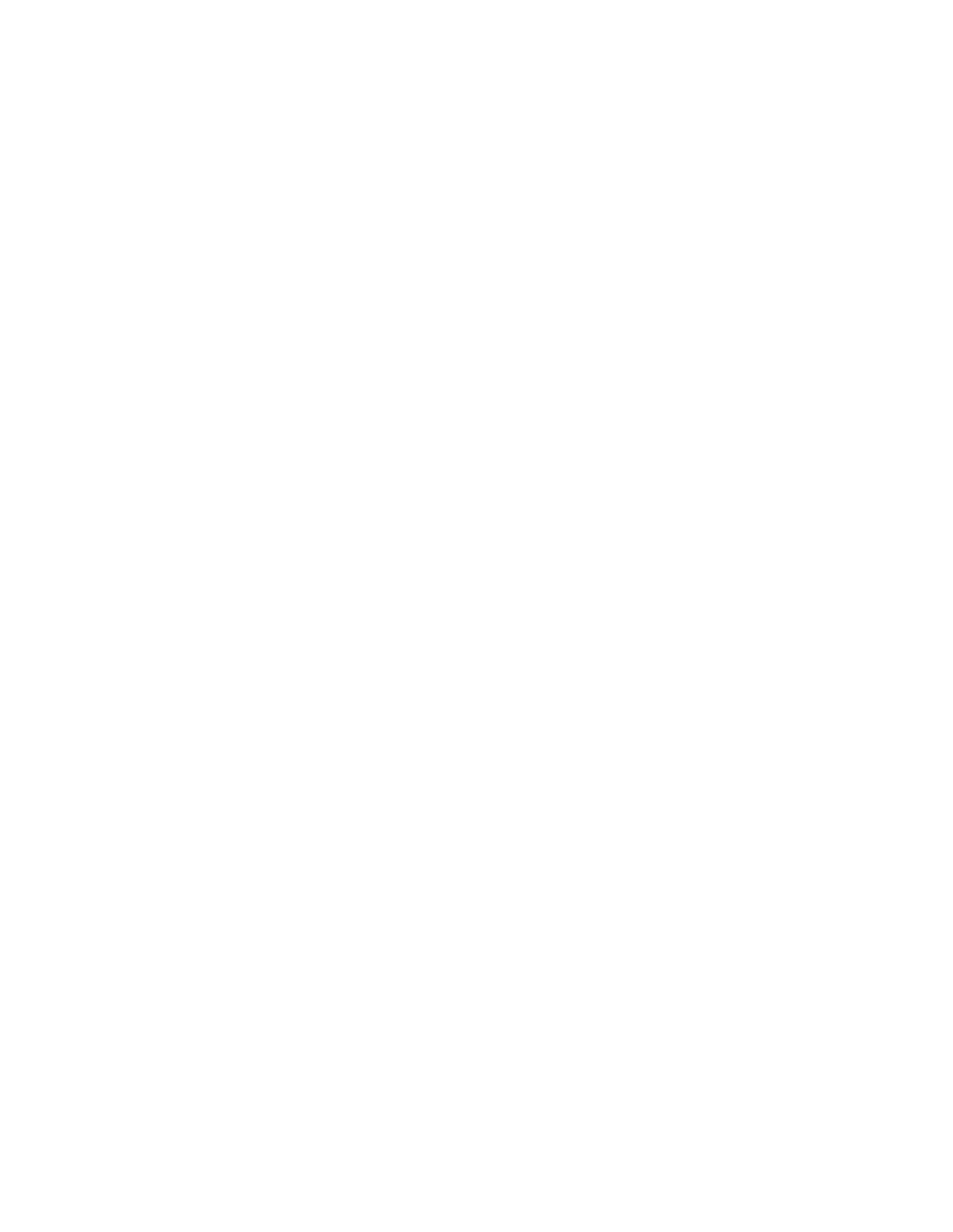### **BURKE, Justice.**

[¶1] Appellant, Dharminder Sen, was convicted of first-degree felony murder, aggravated burglary, and conspiracy to commit aggravated burglary for his participation in the killing of Robert Ernst after breaking into Mr. Ernst's home with Wyatt Bear Cloud and Dennis Poitra, Jr.<sup>1</sup> He challenges his convictions on a number of grounds, and contends that his sentence of life without the possibility of parole is unconstitutional under the United States Supreme Court's recent decision in *Miller v. Alabama*, U.S.

\_\_\_, 132 S.Ct. 2455, 183 L.Ed.2d 407 (2012). We affirm Sen's convictions. However, in light of the decision in *Miller v. Alabama*, and our recent decision in *Bear Cloud v. State*, 2013 WY 18, 294 P.3d 36 (Wyo. 2013) (*Bear Cloud II*), we agree that Sen's sentence for first-degree felony murder was issued pursuant to a sentencing scheme that violated the Eighth Amendment's prohibition against cruel and unusual punishment. As a result, we vacate Sen's sentence of life without the possibility of parole. Further, because Sen's sentence of life without the possibility of parole may have impacted the sentencing decisions with respect to his conspiracy and aggravated burglary convictions, we vacate those sentences and remand for resentencing on all counts.

#### *ISSUES*

- [¶2] Sen presents six issues, which we discuss in the following order:
	- 1. Did the trial court abuse its discretion when it failed to grant Dhar Sen's motion to transfer his case to juvenile court, where the court did not meticulously consider the evidence, made inadequate findings, and made serious mistakes weighing the relevant factors?
	- 2. Did the trial court err when it denied Dhar Sen's motion to suppress his confession where the confession was involuntary as the product of coercion and failure to knowingly and intelligently waive his right to an attorney?
	- 3. Did the trial court err when it found that the gunshot residue kit obtained without a warrant was admissible at trial?
	- 4. Whether excluding expert testimony by Dr. Marie Banich, offered for the purpose of calling into question the specific

<sup>1</sup> *See Bear Cloud v. State*, 2012 WY 16, 275 P.3d 377 (Wyo. 2012) (*Bear Cloud I*) and *Poitra v. State*, 2012 WY 58, 275 P.3d 478 (Wyo. 2012), affirming Bear Cloud's and Poitra's convictions.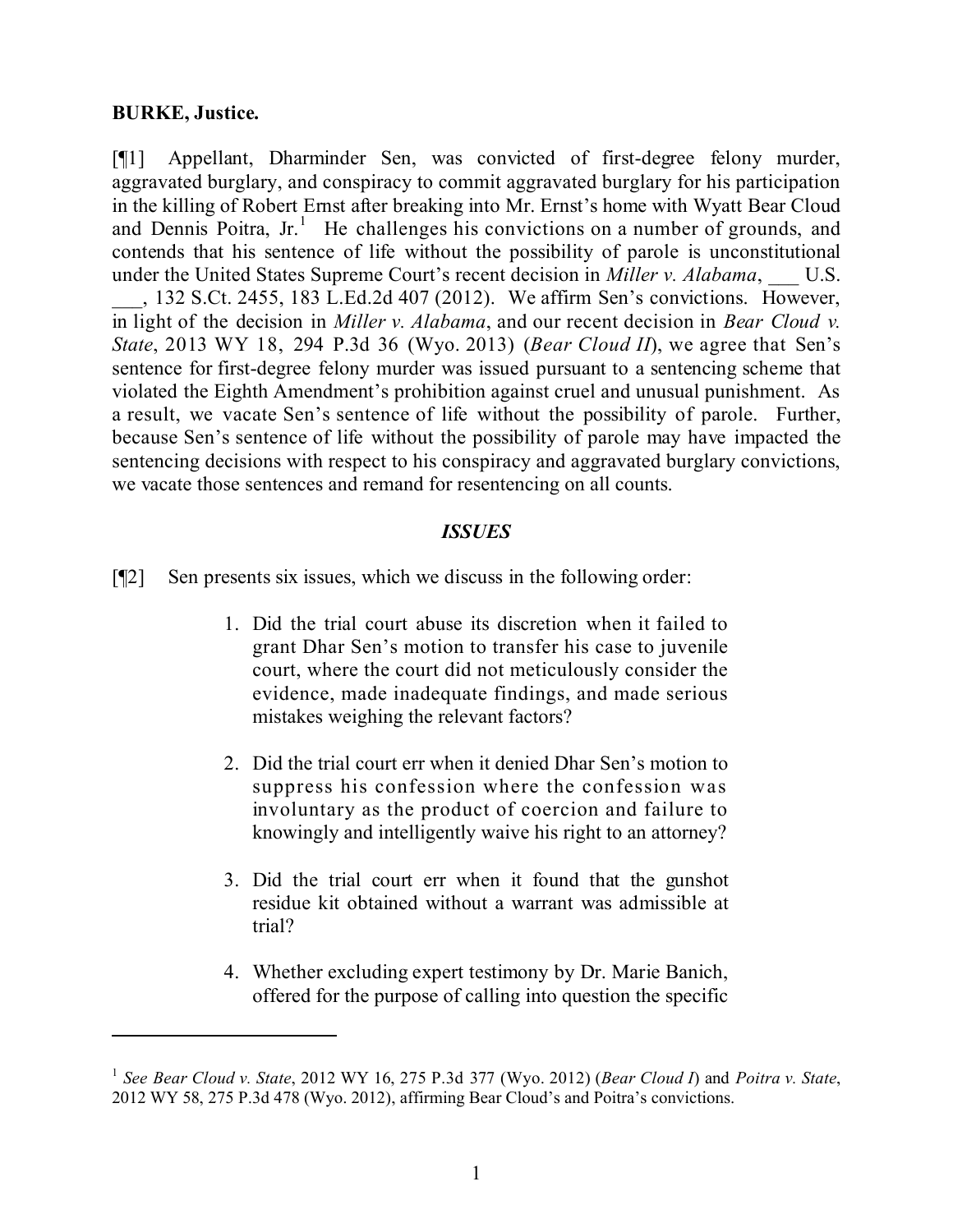intent element of aggravated burglary (and felony murder), violated Dhar Sen's Sixth Amendment right to present a defense?

- 5. Whether Dhar Sen was denied effective assistance of counsel due to his attorney's failure to investigate and failure to raise significant issues at sentencing?
- 6. Whether a sentence of life imprisonment without the possibility of parole or commutation, for a homicide committed at the immature age of 15, violates Dhar Sen's constitutional protection against cruel and unusual punishment under the United States and Wyoming Constitutions?

The State phrases the issues in a substantially similar manner.

## *FACTS*

[¶3] On the evening of August 25, 2009, Sen, Wyatt Bear Cloud, and Dennis Poitra, Jr., met at Bear Cloud's residence in Sheridan, Wyoming and planned a series of armed burglaries. While at Bear Cloud's residence, they gathered materials to carry out the burglaries. The materials consisted of a map, a knife, a two-by-four, dark clothing, bandannas, flashlights, and a gun that Sen and Bear Cloud had stolen from a pickup several days earlier. In the early morning hours of August 26, Sen, Bear Cloud, and Poitra entered the home of Robert and Linda Ernst with the intent to steal items from the home. After searching several rooms in the house, Sen obtained the gun from Poitra in order to induce the Ernsts to open a safe located in the basement. After waking Mr. Ernst, Sen yelled at him and then shot him three times, killing him. The three then fled back to Bear Cloud's residence.

[¶4] Following an investigation, Sen was charged with first-degree felony murder, in violation of Wyo. Stat. Ann. § 6-2-101(a) (LexisNexis 2009), conspiracy to commit aggravated burglary, in violation of Wyo. Stat. Ann. §§ 6-1-303(a) and 6-3-301(a) and (c)(i), and aggravated burglary, in violation of Wyo. Stat. Ann.  $\S 6-3-301(a)$  and (c)(i). On October 27, 2009, he pled "not guilty" to the charged offenses. Two months later, Sen filed a motion to transfer the case to juvenile court. He claimed that his lack of maturity and his prospects for rehabilitation weighed in favor of transfer. The district court denied the motion after holding a hearing at which it received testimony relating to cognitive development of teenagers generally, documentation of Sen's psychological evaluations, and testimony regarding the details of the alleged crimes.

[¶5] Prior to trial, Sen also submitted several motions to suppress evidence, two of which are relevant to the issues raised in this appeal. In the first motion, Sen sought to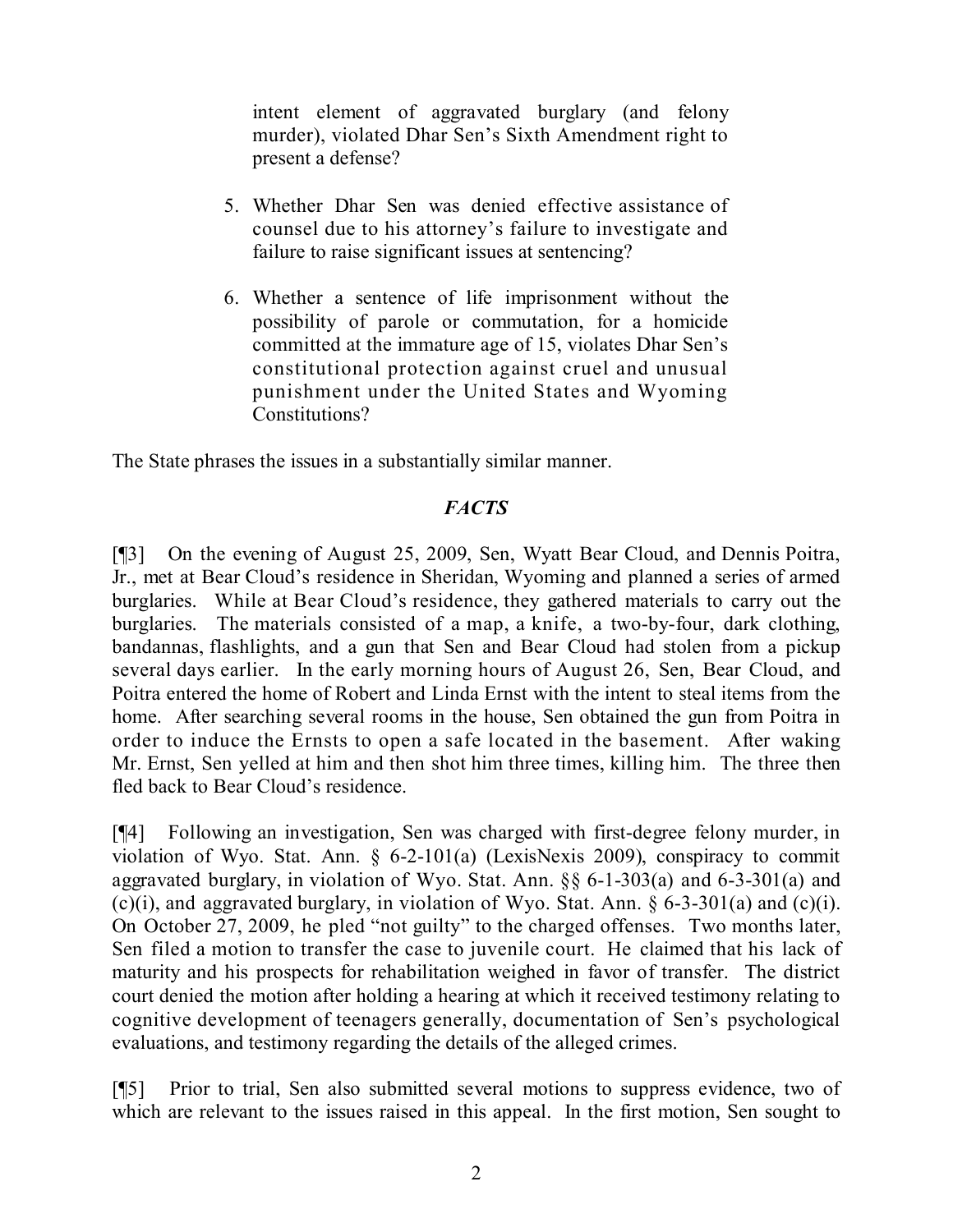suppress statements made during a custodial interrogation. He asserted that his confession to the alleged crimes was the product of unlawful coercion. In the other motion, Sen urged the district court to suppress evidence obtained from a gunshot residue test. He claimed that administration of the test during his interrogation constituted an unreasonable warrantless search. After a hearing, the district court denied the motions.

[¶6] At a status hearing held on April 6, 2010, the district court allowed Sen to supplement his "not guilty" plea with a plea of "not guilty by reason of mental impairment or deficiency." As a result, the court ordered a mental evaluation pursuant to Wyo. Stat. Ann. § 7-11-304(d) to determine Sen's mental capacity at the time of the alleged offenses. An examiner from the State Hospital determined that Sen met the criteria for diagnoses of depressive, anxiety, and conduct disorders, but concluded that there was "no demonstrable link between his mental health problems and his capacity to appreciate the wrongfulness of his behavior or conform his conduct to the requirements of the law."

[¶7] After learning that Sen planned to introduce expert testimony at trial relating to the cognitive capacity of teenagers, the State filed a motion in limine to exclude the evidence. The State contended that the proposed expert testimony would be irrelevant because a "diminished capacity" defense is not recognized in Wyoming. The district court heard argument on the motion, but deferred ruling until the defense presented further details regarding the proposed testimony. The court readdressed the issue during trial and, after receiving an offer of proof from the defense, determined that the proposed testimony was inadmissible.

[¶8] At the conclusion of the trial, the jury found Sen guilty of each of the charged offenses. The court sentenced Sen to life imprisonment without parole for the firstdegree felony murder conviction, 20 to 25 years imprisonment for the aggravated burglary conviction, to be served consecutively to the life sentence, and 20 to 25 years imprisonment for the conspiracy to commit aggravated burglary conviction, to be served consecutively to the other two sentences. Sen timely filed this appeal. While the appeal was pending, the United States Supreme Court issued its decision in *Miller v. Alabama*, which held that *mandatory* life without parole for those under the age of eighteen at the time of their crimes violates the Eighth Amendment's prohibition on cruel and unusual punishments. In light of that decision, we granted Sen's request for supplemental briefing on the constitutionality of his sentence. Additional facts will be set forth as necessary in our discussion of the issues.

# *DISCUSSION*

## **I. Motion to Transfer to Juvenile Court**

[¶9] In his first challenge to his convictions, Sen contends the district court erred in denying his motion to transfer the case to juvenile court. Pursuant to Wyo. Stat. Ann. §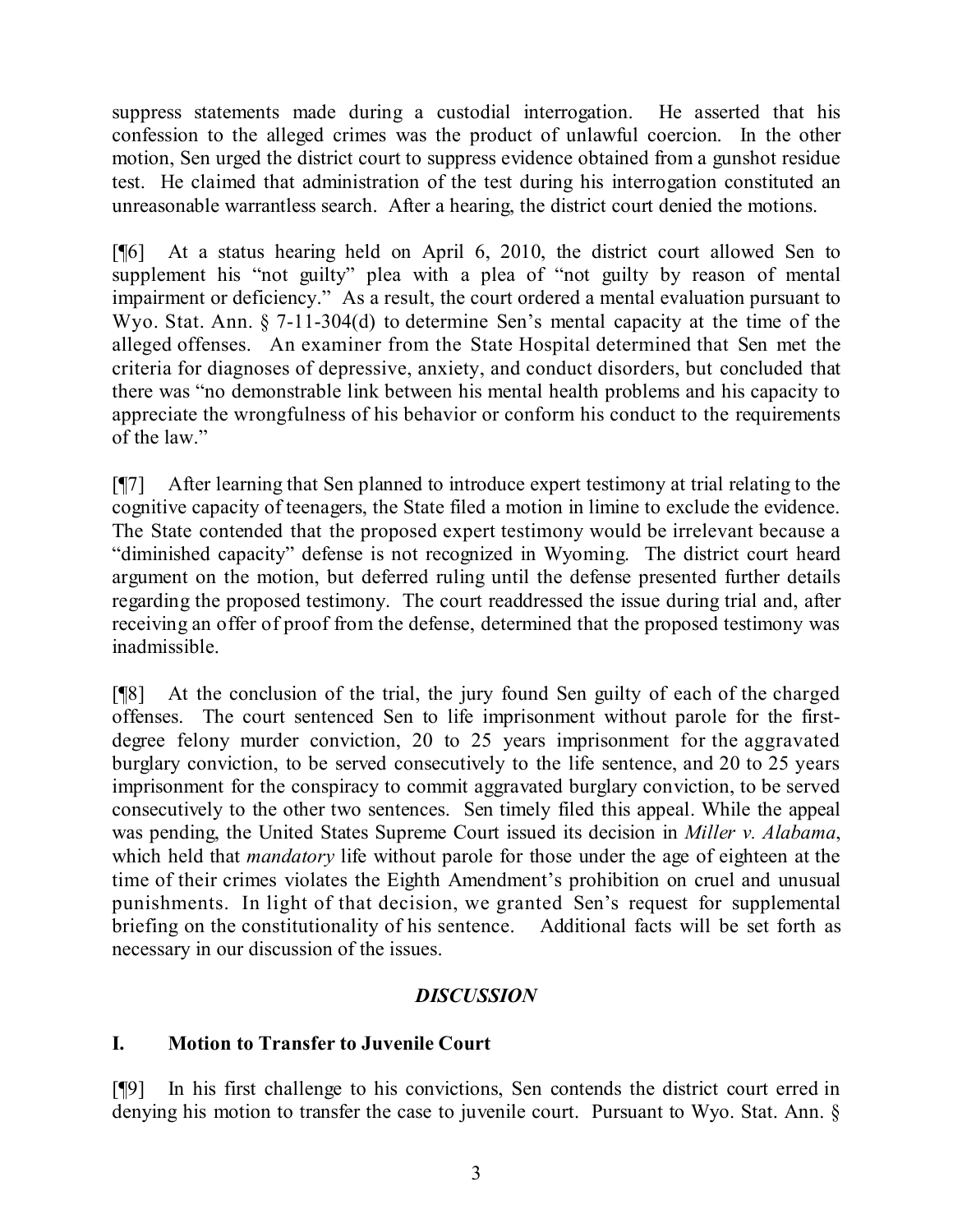$14-6-203(f)(iv)$ , cases in which the defendant is a minor who has reached the age of fourteen and has been charged with a violent felony may originally be commenced either in the juvenile court or in the district court. If a case is commenced in district court, the court may order a transfer hearing to determine if the matter should be transferred to juvenile court. Wyo. Stat. Ann. § 14-6-237(a). We review the ruling on a motion to transfer for an abuse of discretion. *Rubio v. State*, 939 P.2d 238, 241 (Wyo. 1997).

[¶10] The factors to be considered by a judge in determining whether to transfer a case to juvenile court are set forth in Wyo. Stat. Ann. § 14-6-237(b):

> (b) The court shall order the matter transferred to the appropriate court for prosecution if after the transfer hearing it finds that proper reason therefor exists. The determinative factors to be considered by the judge in deciding whether the juvenile court's jurisdiction over such offenses will be waived are the following:

> > (i) The seriousness of the alleged offense to the community and whether the protection of the community required waiver;

> > (ii) Whether the alleged offense was committed in an aggressive, violent, premeditated or willful manner;

> > (iii) Whether the alleged offense was against persons or against property, greater weight being given to offenses against persons especially if personal injury resulted;

> > (iv) The desirability of trial and disposition of the entire offense in one (1) court when the juvenile's associates in the alleged offense are adults who will be charged with a crime;

> > (v) The sophistication and maturity of the juvenile as determined by consideration of his home, environmental situation, emotional attitude and pattern of living;

> > (vi) The record and previous history of the juvenile, including previous contacts with the law enforcement agencies, juvenile courts and other jurisdictions, prior periods of probation to this court, or prior commitments to juvenile institutions;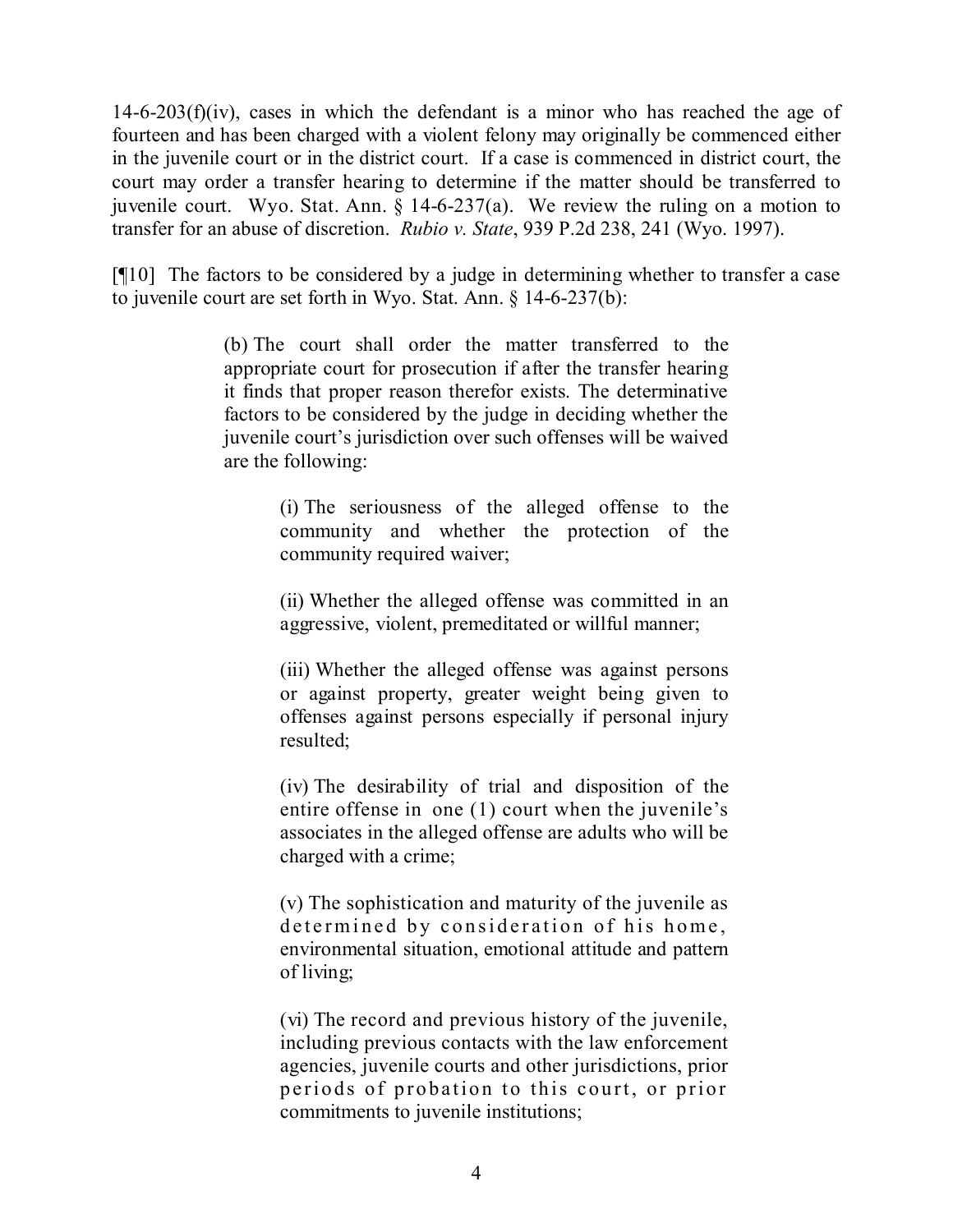(vii) The prospects for adequate protection of the public and the likelihood of reasonable rehabilitation of the juvenile (if he is found to have committed the alleged offense) by the use of procedures, services and facilities currently available to the juvenile court.

[¶11] Sen contends the district court abused its discretion in denying his transfer motion because the court failed to "meticulously examine the evidence" and made "serious mistakes in weighing the relevant factors." Although Sen acknowledges that there "is no dispute that this case involved a serious offense, and resulted in the death of Mr. Ernst," he asserts that the district court failed to consider that proceedings in juvenile court could offer meaningful community protection. Sen also claims that the court "significantly overemphasized the premeditation and willful" aspects of the offense. He acknowledges that he and his cohorts acquired deadly weapons, changed into dark clothing, and used a map to plan their criminal activities, but contends that "These are not actions reflecting a pre-meditated and carefully planned crime, these are actions of teens reacting spontaneously." According to Sen, the district court "could not have found that the actions of the defendant were willful or premeditated." Sen also asserts that "the court failed to consider that, because his character is not fully formed, Dhar has the innate potential for rehabilitation and change." Finally, Sen contends that the court "significantly over-emphasized the extent of [Sen's] record." He claims that "Because even the court thought there should have been more juvenile court intervention, it should have discounted the impact of [Sen's] priors and weighted this factor in favor of transfer[] to juvenile court."

[¶12] At the transfer hearing, the district court received documentary evidence and testimony relating to the nature of the alleged offenses, Sen's prior criminal record, Sen's cognitive capacity, and the brain development of juveniles generally. Dr. Marie Banich testified that maturation of the adolescent brain takes much longer than scientists had previously thought and that several "executive functions" are relatively underdeveloped in a teenager's brain, including the ability to plan behavior and appreciate consequences, the ability to control actions "internally instead of being distracted by outside influences," and the ability to process and evaluate risk. Sen also presented the testimony of Dr. Ronna Dillinger, who conducted a psychological evaluation for the transfer hearing. Her evaluation included a review of Sen's family history and childhood development, as well as an assessment under the "risk-sophistication-treatment inventory," which evaluates three domains of characteristics that are specifically tailored to assist the court in making a transfer decision. Those domains include an assessment of the defendant's future dangerousness, maturity level, and amenability to treatment. Dr. Dillinger testified that Sen scored in the "average" or "moderate" range in all three domains. Dr. Dillinger also testified that Sen's IQ was in the low average range. Finally, the district court also received testimony from Agent Chad Quarterman, the co-lead investigator of the murder, who described the facts relating to the planning and execution phases of the crime. His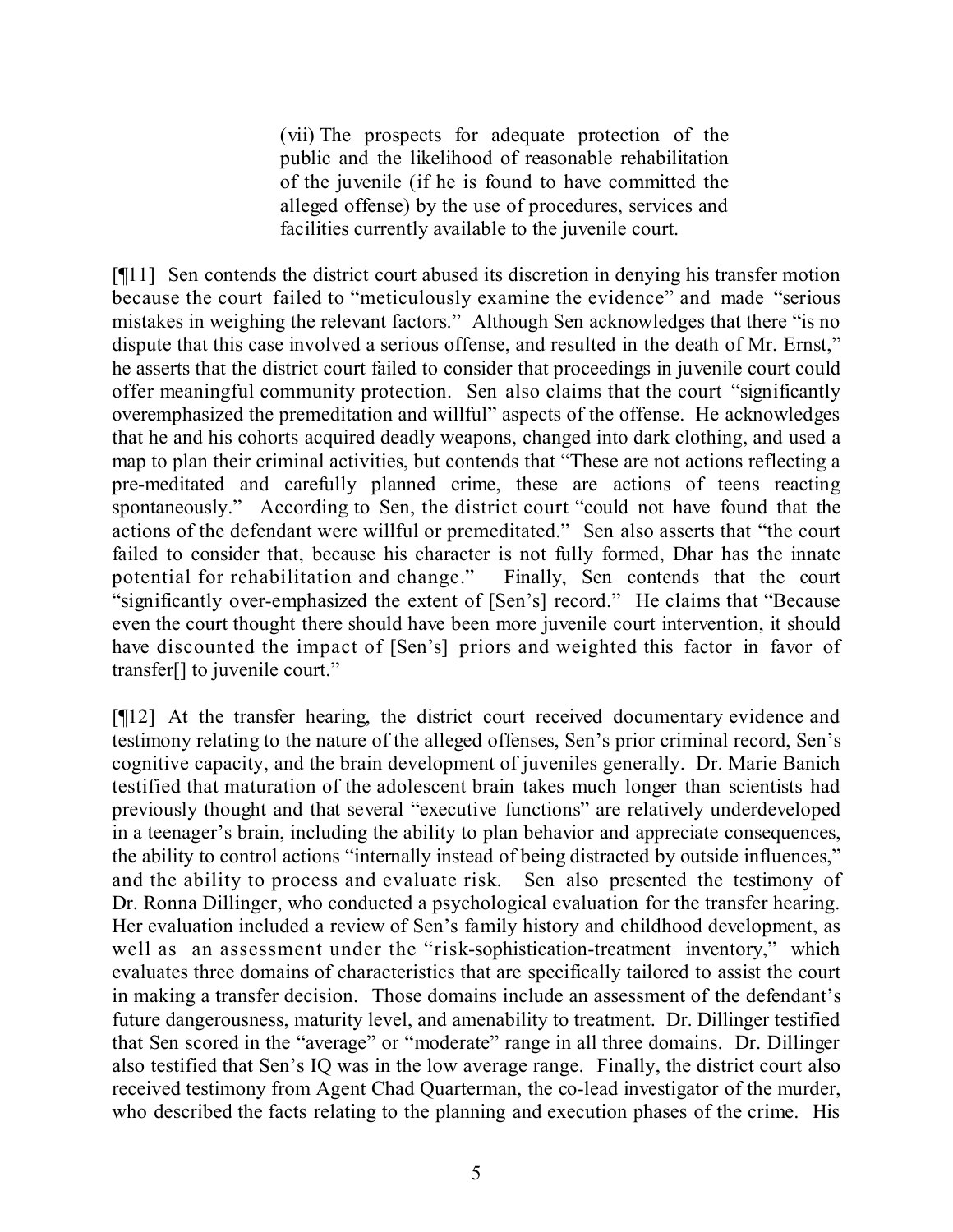testimony noted Sen's agreement with his co-conspirators to participate in a burglary, the gathering of items to be used as weapons, Sen's effort to conceal his identity, the use of a map to plan the location of their criminal activity, and Sen's role in demanding the gun from Poitra and shooting the victim.

[¶13] In light of the testimony introduced at the transfer hearing, the district court concluded that the factors identified in Wyo. Stat. Ann. § 14-6-237(b) weighed against transfer of the case to juvenile court. With regard to the first factor, the court noted that first-degree murder "is the most serious in nature of all criminal offenses" and that the need for community protection was "very high." As to the second factor, the court stated that based on the facts alleged, "we have very aggressive, very violent, and significantly premeditated and willful criminal conduct attributable to the defendant in this case." After noting that the third factor also weighed against transfer because the alleged offense resulted in the death of Mr. Ernst, the court noted that the first three factors weighed "very heavily towards this case being in adult court." The district court found the fourth factor to be neutral. Addressing the fifth factor, the district court noted that Sen's lack of sophistication and maturity was a "key factor" for the defense. It acknowledged the testimony regarding juvenile brain development, as well as the testimony indicating that Sen had a low average IQ and an average degree of maturity for his age. However, the court also noted the sophistication necessary to the planning, preparation, and execution of the criminal actions which led to the killing of Mr. Ernst. With regard to the sixth factor, the court found that Sen's "significant" criminal history, which included violations for hit and run, flight to avoid arrest, shoplifting, unauthorized use of a motor vehicle, disorderly conduct, and disturbing the peace, demonstrated an "ongoing violation of law." Finally, in addressing the seventh factor, the court stated that it was "persuaded that there are some matters in this particular case that would attend to the rehabilitation possibilities" and that it had given those possibilities due consideration. After weighing all of the relevant factors, however, the court concluded that the case should remain in district court.

[¶14] The record shows that the district court thoroughly reviewed the evidence relating to each of the factors identified in Wyo. Stat. Ann. § 14-6-237(b), and gave due consideration to Sen's immaturity and potential for rehabilitation. Those factors, however, were outweighed by the factors relating to Sen's history of criminal conduct, and the nature and severity of the alleged offense. We find no basis to conclude that the district court made "serious mistakes in weighing the relevant factors," as Sen contends. Addressing a similar argument in *Bear Cloud v. State*, 2012 WY 16, ¶ 36, 275 P.3d 377, 392 (Wyo. 2012) (*Bear Cloud I*), we stated that

> While Bear Cloud may assert that the court *should have* weighed the evidence differently, that function belongs to the trial court and will not be disturbed absent an abuse of discretion. *See Hansen v. State*, 904 P.2d 811, 828 (Wyo. 1995). Quite frankly, it is hard to conceive that a district court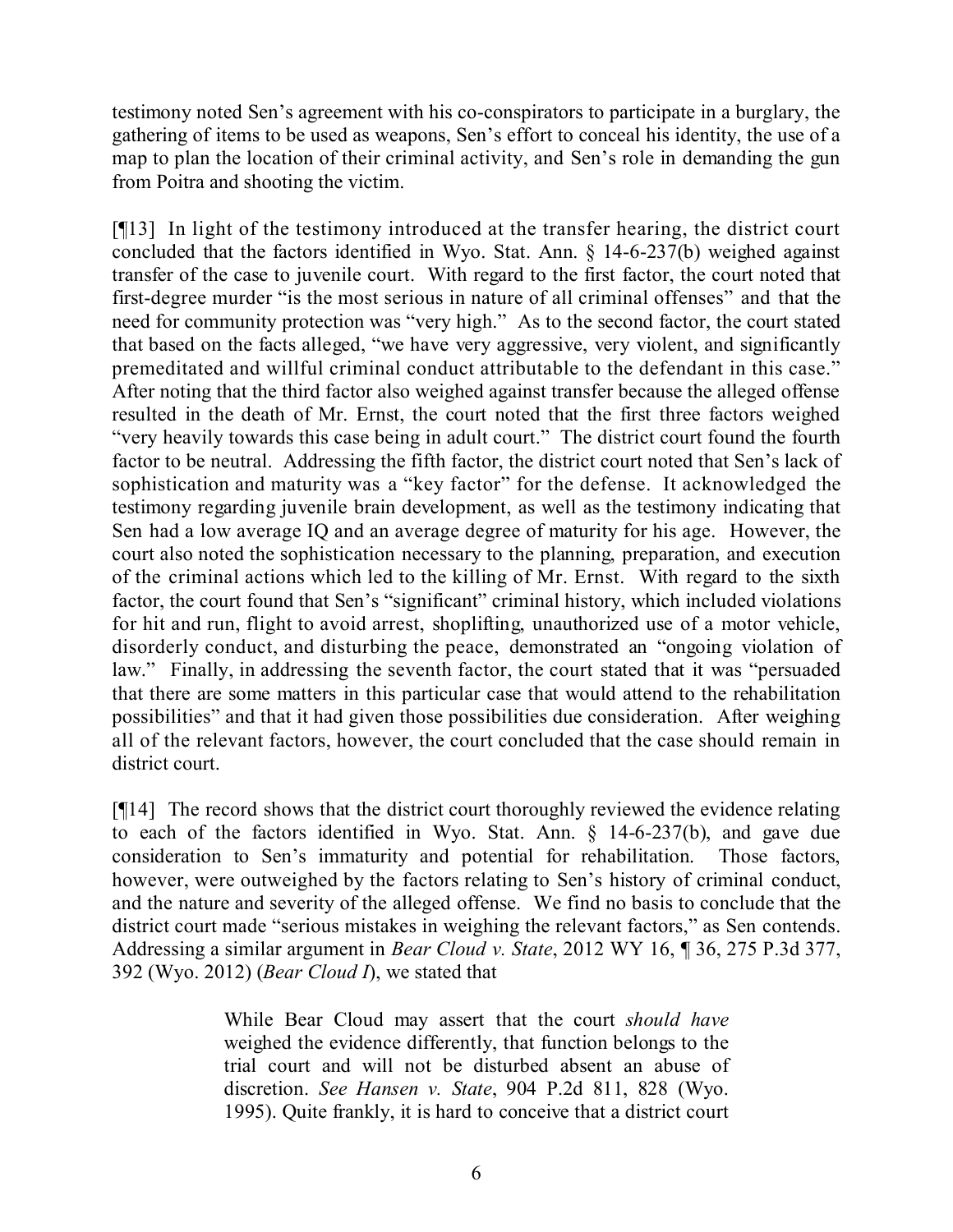would conclude that Bear Cloud's case would be better resolved in juvenile court given the particularly unique and egregious nature of the crimes involved.

(Emphasis in original.) Our observation in that case applies with greater force in the present appeal, considering the fact that it was Sen who shot and killed Mr. Ernst after demanding the murder weapon from Poitra. We find no abuse of discretion in the district court's decision to deny Sen's transfer motion.

# **II. Motion to Suppress Confession**

[¶15] In his next issue, Sen claims that incriminating statements made during a custodial interrogation were involuntary and should not have been admitted at trial. A trial court's ruling on a defendant's motion to suppress a statement on the grounds that it was involuntary is reviewed *de novo*. *Hannon v. State*, 2004 WY 8, ¶ 12, 84 P.3d 320, 328 (Wyo. 2004). In conducting such a review, we defer to the trial court's findings of fact unless those findings are clearly erroneous. This Court considers the evidence in the light most favorable to the trial court's determination because the trial court has the opportunity to hear the evidence and to assess the credibility of witnesses. *Id.* When the defendant claims that his statements were involuntary, "it is the duty of an appellate court . . . 'to examine the entire record and make an independent determination of the ultimate issue of voluntariness.'" *Id.*, ¶ 50, 84 P.3d at 339 (quoting *Beckwith v. United States*, 425 U.S. 341, 348, 96 S.Ct. 1612, 1617, 48 L.Ed.2d 1 (1976)).

[¶16] Before evaluating Sen's claim that his statements were involuntary, we set forth the relevant circumstances of his interrogation. At approximately 5:00 p.m. on the day of the shooting, Sen was detained in an interview room at the Sheridan Police Department, where he was interviewed by two DCI agents. At the beginning of the interview, Sen was advised of his Miranda rights verbally and in writing. The interview then continued:

AGENT: Do you know why you're here, Dhar?

SEN: I think I can guess why.

AGENT: Okay. Why don't you tell us?

SEN: I'm going to  $-1$ 'm going to stay silent.

AGENT: You're going to stay silent?

SEN: I'm just going to stay silent.

AGENT: So you're invoking your right? Is that what you're saying?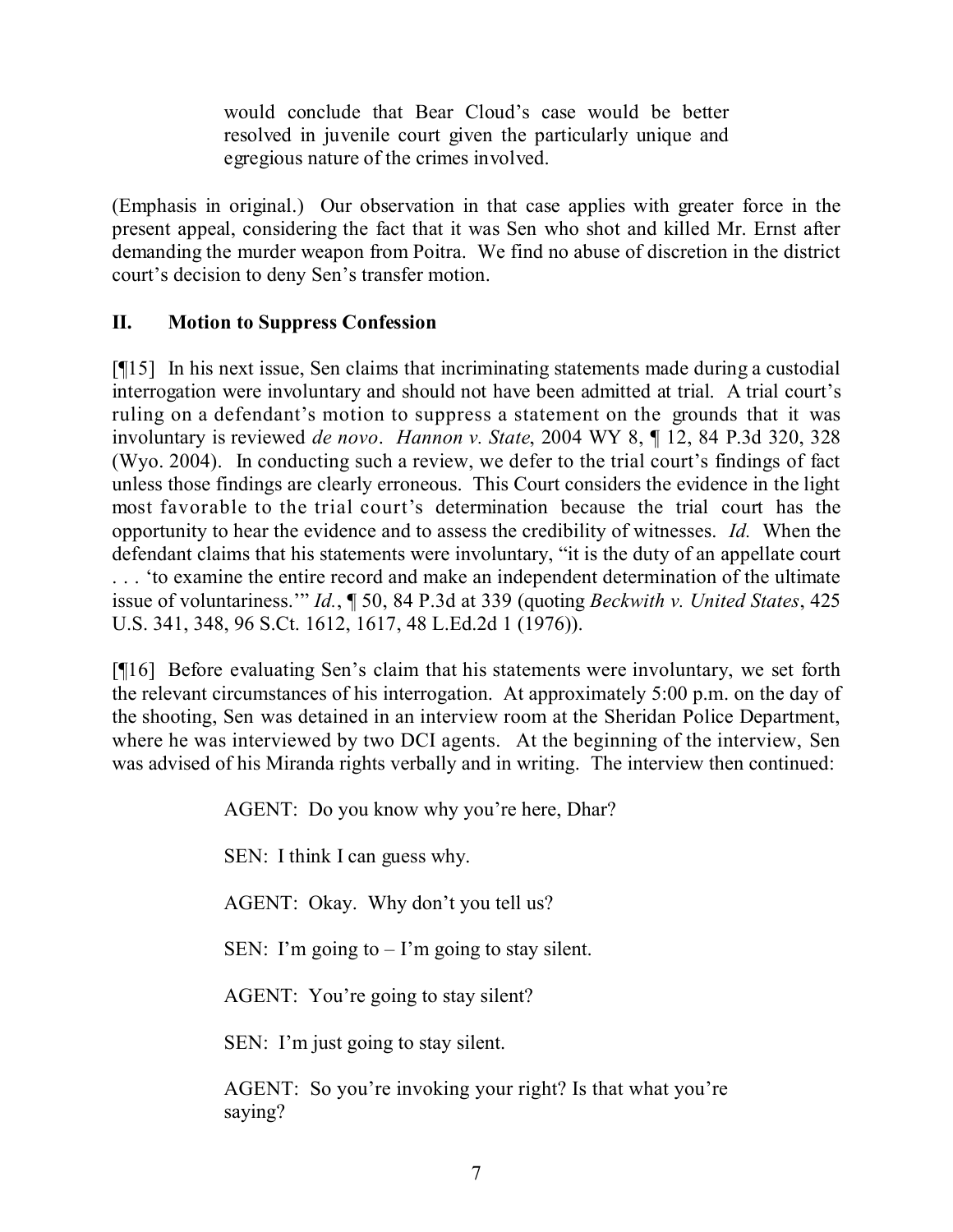SEN: (Inaudible.)

AGENT: Pardon me?

SEN: Invoking means using?

AGENT: Yeah.

SEN: Yeah. Pretty much.

AGENT: Okay.

SEN: I mean – I didn't do it, but, I mean, I'm pretty sure I can figure out where it came from and what happened.

AGENT: You didn't do what?

SEN: I'm very sure that I'm being accused for something that had to do with an incident on Thurmond.

AGENT: Why's that?

SEN: Because the police officer outside told me.

AGENT: Okay.

SEN: Both of them did, and I (inaudible).

AGENT: Okay. Well you've invoked your right to remain silent. If you change your mind, you can get a hold of one of us.

Immediately following this exchange, the agent informed Sen that he was going to apply a gunshot residue test to Sen's face and hands. Before administering the test, however, the agent asked Sen approximately 15 questions regarding his family, his school, his contact information, and who he was with when he was arrested. After the gunshot residue test was administered, Sen was left alone in the interview room. During his detention, Sen was offered food and drinks, and was allowed to go to the bathroom.

[¶17] Approximately three hours later, at 8:20 p.m., Sen knocked on the window of the interview room and indicated that he wanted to talk to the agents. The agents returned and, before questioning Sen, they noted that he had previously invoked his right to remain silent and again advised him of his Miranda rights verbally and in writing. Sen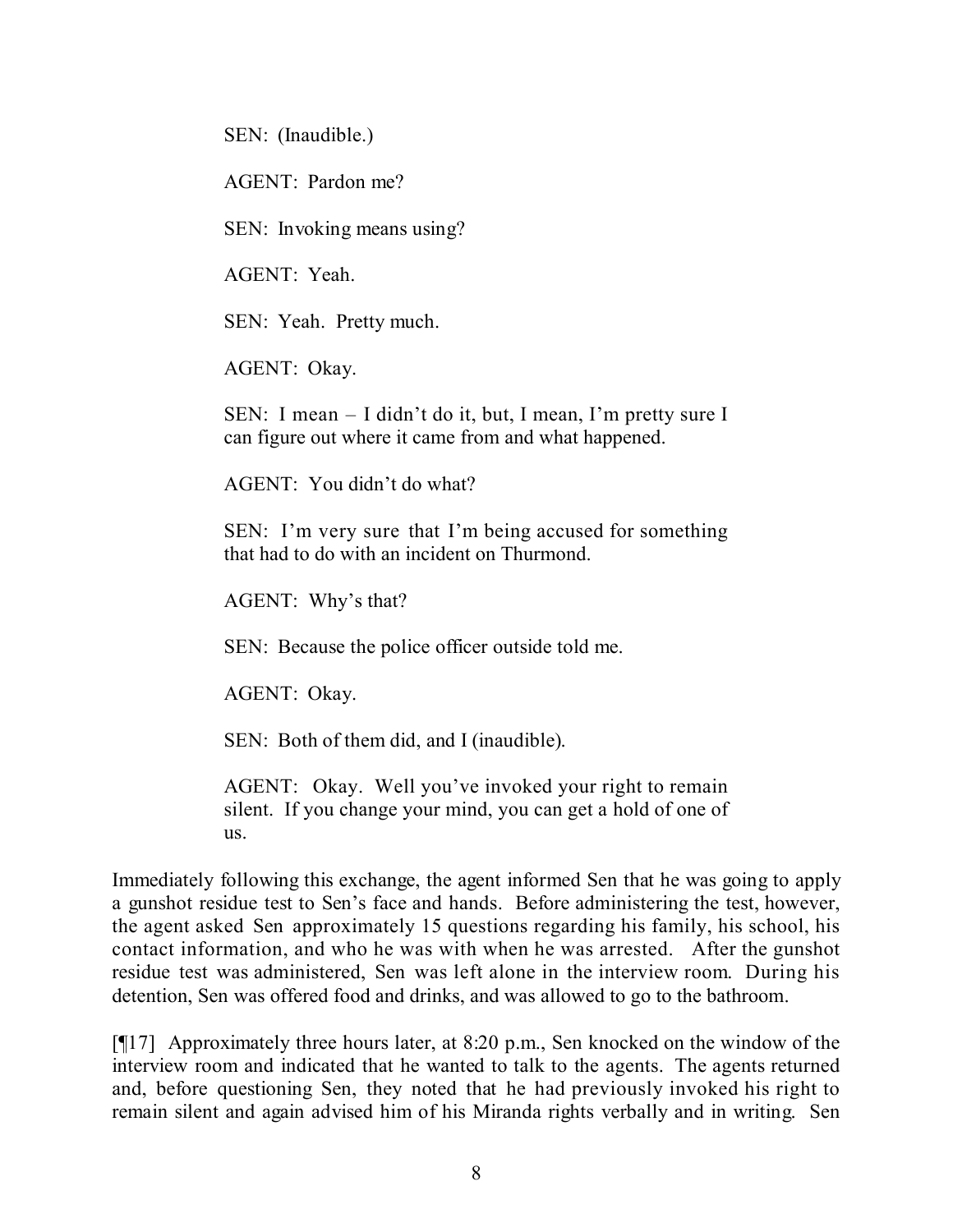stated that he understood his rights and signed a written advisement of rights. He then asked the agents whether they thought he should have an attorney present. The agents responded that they could not provide legal advice, and Sen proceeded with the interview without requesting an attorney. During the second interview, Sen admitted to breaking into the Ernsts' home with Poitra and Bear Cloud and to shooting Mr. Ernst.

[¶18] Sen contends that his confession was involuntary because it was the combined product of his immaturity and improper interrogation tactics employed by the DCI agents. Specifically, he notes the length of his detention, the "cavalier" manner in which the agents advised him of his rights, and the agents' failure to honor his right to remain silent as factors indicating that his statements were not voluntary. Additionally, although he does not claim that he invoked his right to an attorney, Sen asserts that the same factors prevented him from knowingly and intelligently waiving his right to counsel.

[¶19] The Fifth and Fourteenth Amendments to the United States Constitution, and Wyoming Constitution Article 1, §§ 6 and 11, require that confessions be voluntary. *Hannon*, ¶ 12, 84 P.3d at 328. In determining whether a confession obtained during custodial interrogation is voluntary, we look to the totality of the circumstances surrounding the interrogation. *Id.*, ¶ 51, 84 P.3d at 340.

> Among the circumstances considered are the atmosphere and events surrounding the interrogation, such as the use of violence, threats, promises, improper influence or official misconduct, the conduct of the defendant before and during the interrogation and the defendant's mental condition at the time. [*State v.*] *Evans*, 944 P.2d [1120,] 1125 [(Wyo. 1997)]. Other relevant factors include:

> > [w]hether the defendant was in custody or was free to leave and was aware of the situation; whether *Miranda* warnings were given prior to any interrogation and whether the defendant understood and waived *Miranda* rights; whether the defendant had the opportunity to confer with counsel or anyone else prior to the interrogation; whether the challenged statement was made during the course of an interrogation or instead was volunteered; whether any overt or implied threat or promise was directed to the defendant; the method and style employed by the interrogator questioning the defendant and the length and place of the interrogation; and the defendant's mental and physical condition immediately prior to and during the interrogation, as well as educational background, employment status, and prior experience with law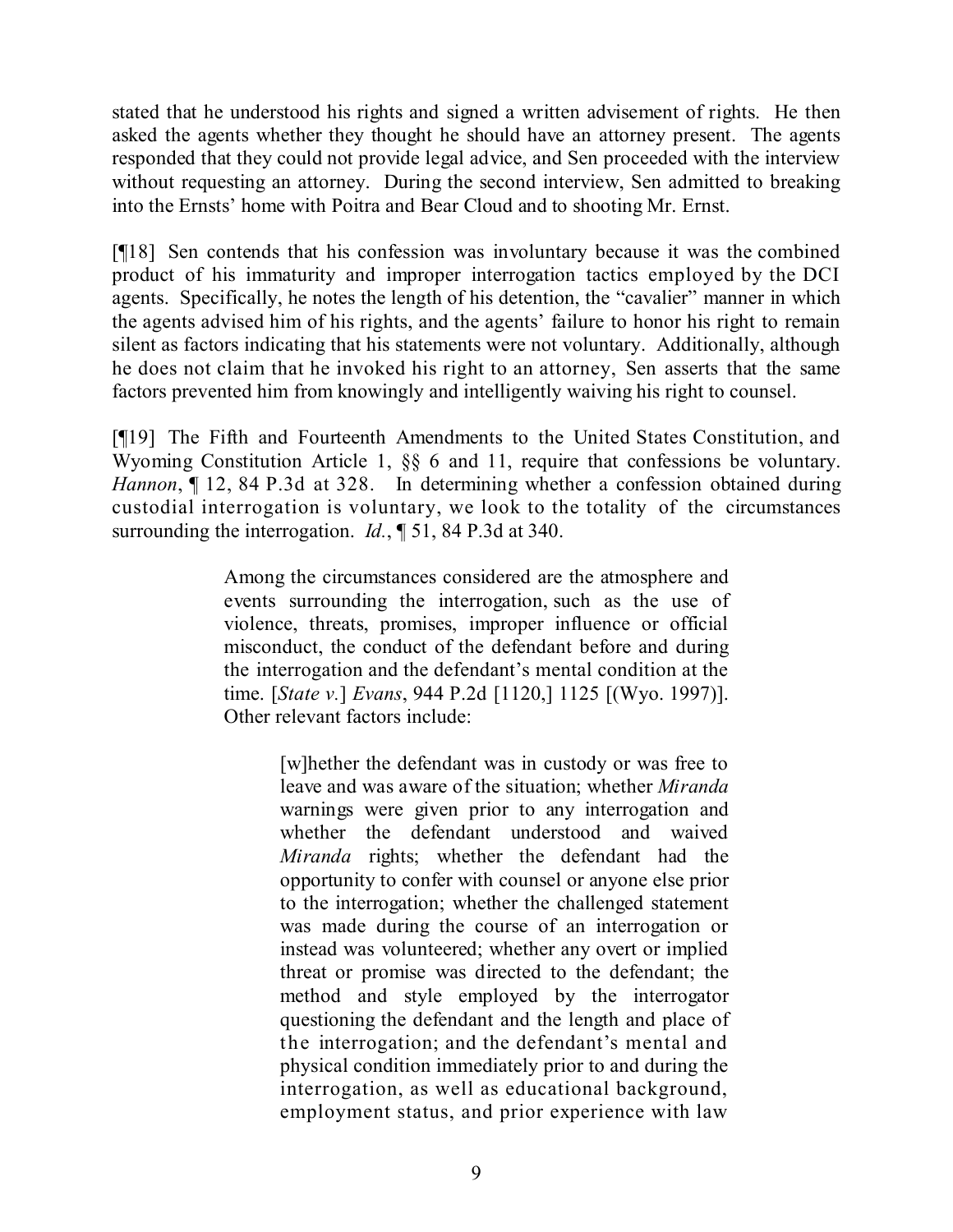enforcement and the criminal justice system.

*Id.* "A statement is considered to be voluntary if the defendant of his own free and deliberate choice, and not because of intimidation, coercion, or deception, makes it. The prosecution has the burden to prove, by a preponderance of the evidence, that a defendant's statement is voluntary." *Wilkins v. State*, 2005 WY 2, ¶ 9, 104 P.3d 85, 89 (Wyo. 2005).

[¶20] With regard to statements made by juveniles during custodial interrogations, we have recognized that "the greatest care must be exercised to assure that the giving of a statement by a juvenile was in fact voluntary and not the product of immaturity, ignorance or coercion." *Jahnke v. State*, 692 P.2d 911, 923 (Wyo. 1984). Nonetheless, in *Jahnke*, we also stated that "the fact that the individual being questioned is a juvenile is simply a factor to be considered in the totality of the circumstances in order to determine whether the waiver [of constitutional rights] was efficacious." *Id.* We noted that this approach is consistent with the United States Supreme Court's decision in *Fare v. Michael C.*, 442 U.S. 707, 725, 99 S.Ct. 2560, 2572, 61 L.Ed.2d 197, *reh. denied* 444 U.S. 887, 100 S.Ct. 186, 62 L.Ed.2d 121 (1979), which held that

> This totality-of-the circumstances approach is adequate to determine whether there has been a waiver even where interrogation of juveniles is involved. We discern no persuasive reasons why any other approach is required where the question is whether a juvenile has waived his rights, as opposed to whether an adult has done so. The totality approach permits – indeed, it mandates – inquiry into all the circumstances surrounding the interrogation. This includes evaluation of the juvenile's age, experience, education, background, and intelligence, and into whether he has the capacity to understand the warnings given him, the nature of his Fifth Amendment rights, and the consequences of waiving those rights.

In accordance with this approach, in *Rubio*, 939 P.2d at 242, we held that a 15-year-old's immaturity did not preclude a knowing and voluntary relinquishment of his rights.

[¶21] Although Sen was only 15 years old at the time of his interrogation, the totality of the circumstances in this case indicates that Sen's decision to waive his rights was the result of a free and deliberate choice. First, we note that the record reflects that Sen had extensive experience with the criminal justice system. As noted above, Sen's prior record included violations for hit and run, flight to avoid arrest, shoplifting, unauthorized use of a motor vehicle, disorderly conduct, and disturbing the peace. During his interrogation, Sen acknowledged that he had previously been advised of his Miranda rights as a result of these offenses. Additionally, Sen's statement that he was "going to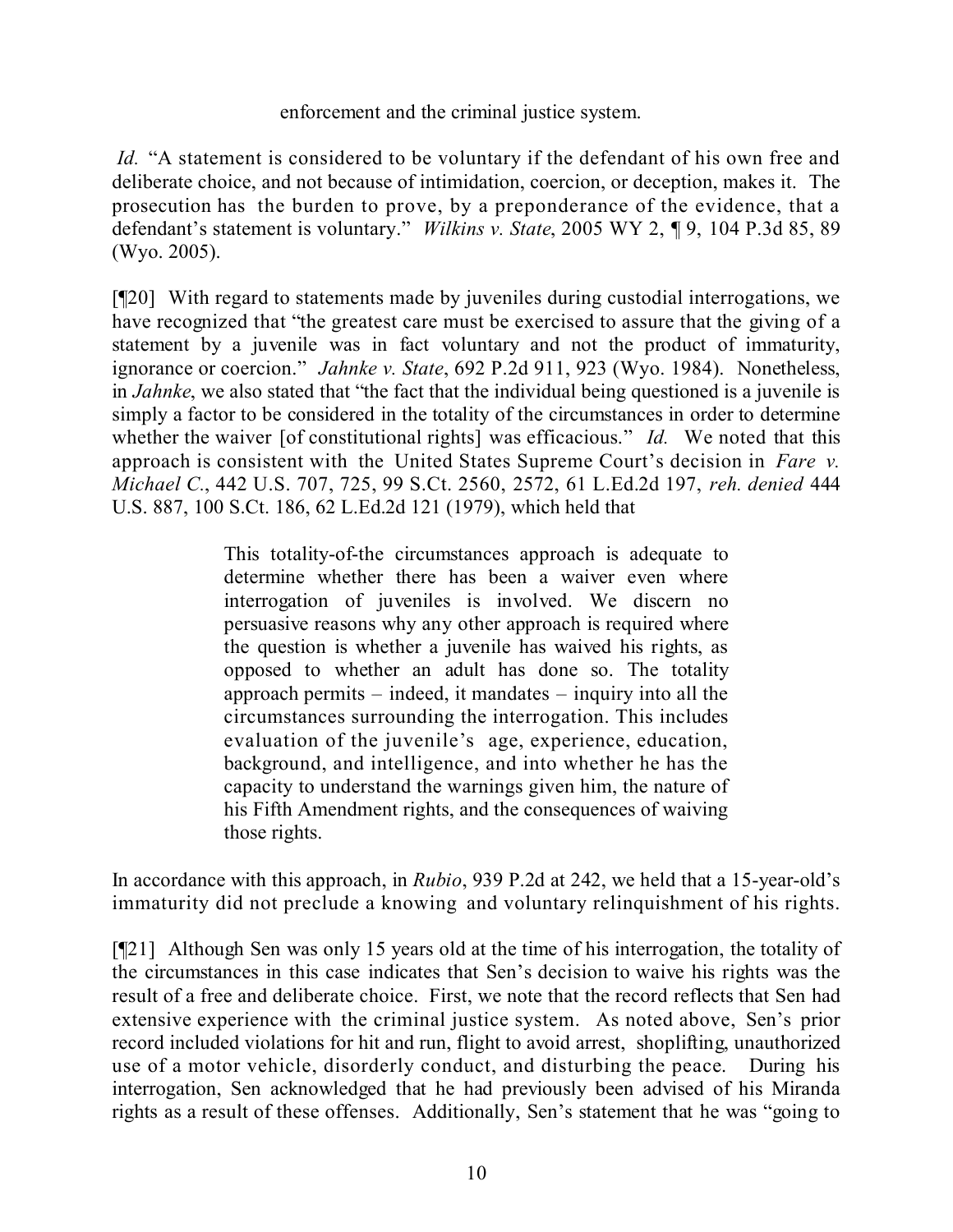stay silent" indicates that he understood the nature of his rights and the consequences of waiving those rights.

[¶22] Further, we find that the circumstances of Sen's interrogation were not improperly coercive. As we noted in *Hannon*, ¶ 59, 84 P.3d at 342, in evaluating the interrogation tactics of law enforcement, we must balance two competing interests:

> [F]irst, society's interest in preserving the dignity of the individual and of society and preventing the risk of unreliable confessions by preventing the government from employing tactics that coerce confessions; and second, society's interest in allowing the government to use permissible tactics that may motivate a suspect to confess of his own free will.

In this case, there is no indication in the record that the agents made threats or promises to induce Sen's confession, or that there were any deficits in Sen's physical or mental condition at the time of the interrogation. During the time that Sen was detained, he was offered food and drinks, and was allowed to go to the bathroom. Further, we are not persuaded that the length of Sen's detention was improper in light of the circumstances. The legitimacy of this tactic is supported by our decision in *Bhutto v. State*, 2005 WY 78, ¶ 18, 114 P.3d 1252, 1262 (Wyo. 2005), where we held that confinement to an interview room for "the better part of [a] day," when such detention serves the legitimate purposes of a murder investigation, cannot be characterized as coercive.

[¶23] Sen asserts that the agents' questioning after he invoked his right to remain silent in the first interview was improper. Immediately after invoking that right, however, Sen told the agents, "I didn't do it." As noted in *Bui v. DiPaolo*, 170 F.3d 232, 240 (1st Cir. 1999) (citing *Edwards v. Arizona*, 451 U.S. 477, 484-85, 101 S.Ct. 1880, 1884-85, 68 L.Ed.2d 378 (1981)), courts routinely conclude that a defendant who has professed an understanding of his right to remain silent "will be held to have effected a waiver when, after receiving warnings and asserting (equivocally or unequivocally) a right to remain silent, he spontaneously recommences the dialogue with his interviewers." Because Sen recommenced dialogue with the agents, subsequent questioning by the agents during the interview was not improper. In sum, we find no grounds to conclude that Sen's confession was the product of coercion. Based on the totality of the circumstances, we find that Sen effected a valid waiver of his Miranda rights, and his subsequent confession to the crimes was voluntary.

# **III. Motion to Suppress Results of Test for Gunshot Residue**

[¶24] Sen also claims the trial court erred in denying his motion to suppress evidence obtained from the gunshot residue test administered during his custodial interrogation. He contends the test was an unlawful warrantless search and suggests, as a reasonable alternative, that his hands could have been bagged or handcuffed to preserve any gunshot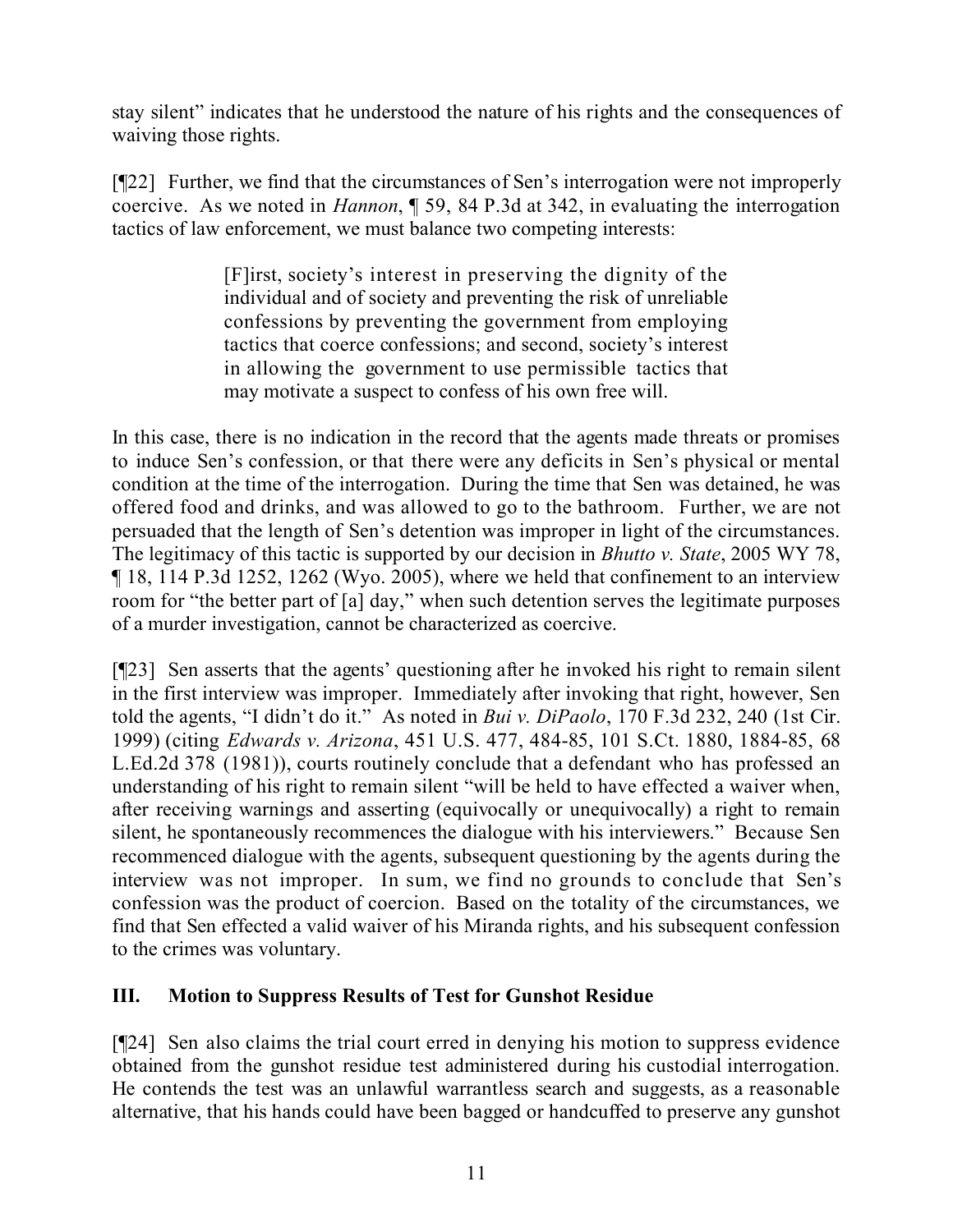residue while law enforcement procured a warrant. Sen, however, does not provide any authority indicating that a superficial search for gunshot residue violates protections against unreasonable searches or seizures.

[¶25] We apply the same standard of review as to the denial of Sen's motion to suppress his confession. We defer to the district court's factual findings unless they are clearly erroneous and view the evidence in the light most favorable to the district court's determination. We review the ultimate determination regarding the constitutionality of a particular search or seizure *de novo. Owens v. State*, 2012 WY 14, ¶ 8, 269 P.3d 1093, 1095 (Wyo. 2012).

[¶26] The Fourth Amendment to the United States Constitution and Article 1, § 4 of the Wyoming Constitution protect individuals from unreasonable searches and seizures. Warrantless searches and seizures are presumptively unreasonable unless they are justified by probable cause and an established exception to the warrant requirement. *Owens*,  $\P$  10, 269 P.3d at 1096. "When faced with special law enforcement needs, diminished expectations of privacy, minimal intrusions, or the like, the [United States Supreme] Court has found that certain general, or individual, circumstances may render a warrantless search or seizure reasonable." *Id.* (quoting *Illinois v. McArthur*, 531 U.S. 326, 330, 121 S.Ct. 946, 949, 148 L.Ed.2d 838 (2001)). Among the recognized exceptions to the warrant requirement are searches incident to arrest and searches and/or seizures to prevent the imminent destruction of evidence. *Pena v. State*, 2004 WY 115, ¶ 29, 98 P.3d 857, 870 (Wyo. 2004).

[¶27] During the suppression hearing, the DCI agent who administered the test explained that evidence of gunshot residue was obtained by swabbing a two-inch applicator on Sen's hands and face. He stated that the residue is usually invisible to the naked eye, and that it can be wiped or rubbed away on surfaces contacting the skin. In light of the evanescent nature of gunshot residue, many courts have held that a warrantless search for such evidence does not violate constitutional protections against unreasonable searches. For example, in *United States v. Johnson*, 445 F.3d 793, 795-96 (5th Cir. 2006), the court stated that "Because the presence of gun powder on his hands was relevant evidence that Johnson (or merely time) could have eventually removed or destroyed, if his arrest was valid, the performance of the gun powder residue test was lawful, and the admission of the results at trial was proper." After finding that the defendant's arrest was lawful, the court concluded that the gunpowder residue test was a lawful warrantless search incident to his arrest. *Id.*, 445 F.3d at 796. Similarly, in *State v. Riley*, 201 W. Va. 708, 717 (W. Va. 1997), West Virginia's highest court determined that the admission of evidence obtained from a swab of the defendant's face and hands for gunpowder residue was "consistent with the general recognition that superficial examination of a lawfully arrested individual for evidence of gunpowder residue is not violative of the Fourth Amendment prohibition against unreasonable searches and seizures." *See also Lawler v. State*, 276 Ga. 229, 234 (Ga. 2003) ("The search of Lawler at the police station was a lawful search incident to his arrest. Swabbing for blood or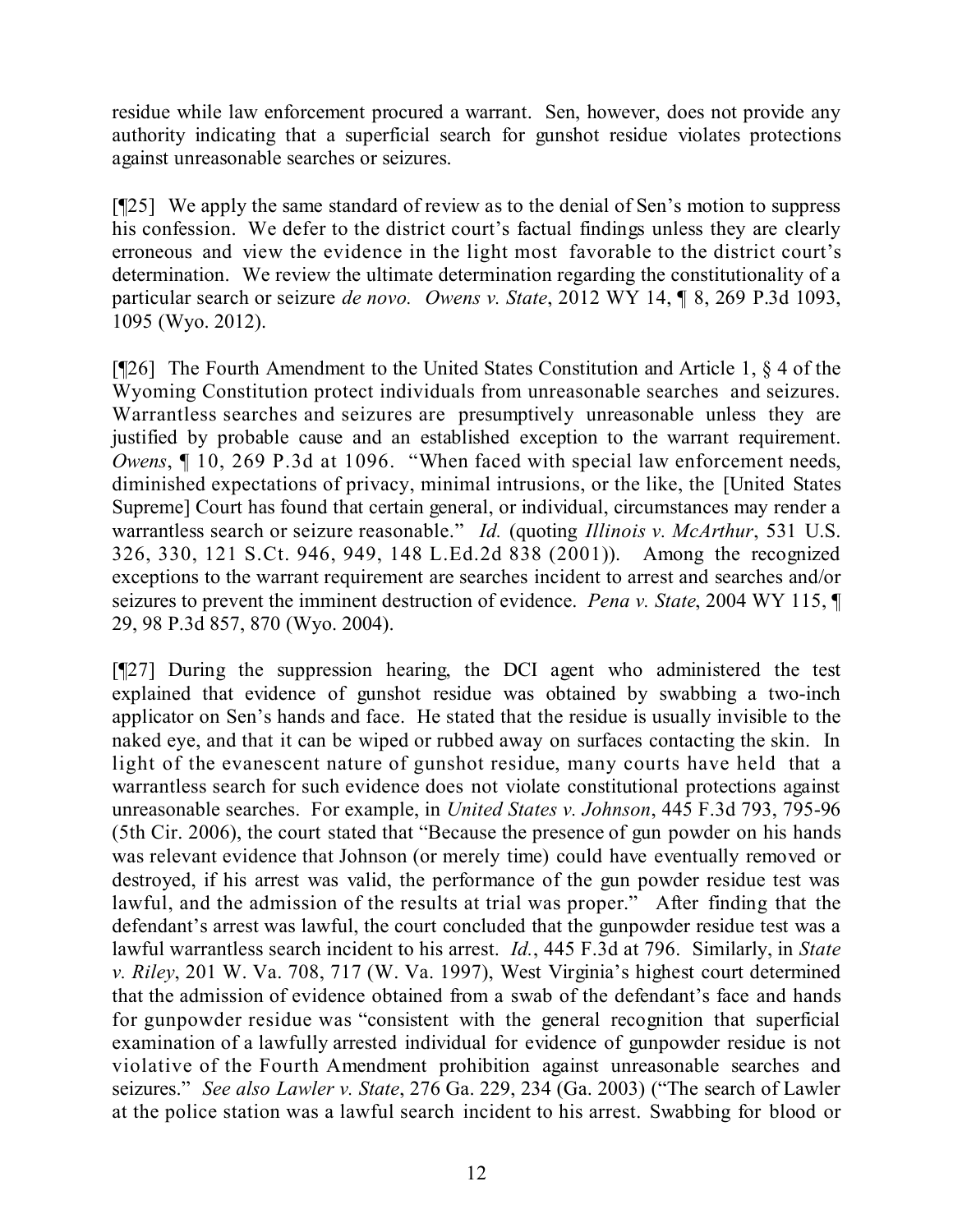gunshot residue at that time was not an unconstitutional search.") (citation omitted).

[¶28] Sen does not contend that his arrest was unlawful. Rather, he contends that, because 16 hours had passed between the shooting and his arrest, "[t]he danger of the trace evidence wiping off [his] hands had already passed." However, the validity of this argument is belied by the fact that gunshot residue was, in fact, found on Sen 16 hours after his arrest. Additionally, we are not persuaded that justification for the search was eliminated by the mere possibility that the evidence had already been destroyed. Consistent with the conclusions reached in cases set forth above, we find that, in light of the minimal intrusion caused by the swab for gunshot residue and the easy destructibility of such evidence, administration of the gunshot residue test was a valid search incident to arrest. The district court did not err in denying Sen's motion to suppress the gunshot residue evidence.

# **IV. Admissibility of Testimony Relating to Sen's Capacity to Form Criminal Intent**

[¶29] In his next issue, Sen claims that the district court's decision to exclude expert testimony of Dr. Marie Banich violated his right to present a defense under the Compulsory Process Clauses of the Sixth Amendment to the United States Constitution and Article 1, § 10 of the Wyoming Constitution. A violation of the Compulsory Process Clause occurs when a defendant is arbitrarily deprived of testimony that would have been relevant, material, and vital to his defense. *Dysthe v. State*, 2003 WY 20, ¶ 5, 63 P.3d 875, 879 (Wyo. 2003). The mere invocation of the right to compulsory process, however, "cannot automatically and invariably outweigh countervailing public interests." *Id.*

> The factors to be weighed in the balance include, but are not limited to the "integrity of the adversary process, which depends both on the presentation of reliable evidence and the rejection of unreliable evidence, the interest in the fair and efficient administration of justice, and the potential prejudice to the truth-determining function of the trial process."

*Id*., quoting *Taylor v. Illinois*, 484 U.S. 400, 414-15, 108 S.Ct. 646, 656, 98 L.Ed.2d 798 (1988). In accordance with these principles, courts have recognized that "'the right to present defense witnesses is not absolute. A defendant must abide the rules of evidence and procedure,' including 'standards of relevance and materiality.'" *United States v. Dowlin*, 408 F.3d 647, 659 (10th Cir. 2005) (quoting *United States v. Bautista*, 145 F.3d 1140, 1151-52 (10th Cir. 1998)).

[¶30] We review a trial court's decision to admit or reject expert testimony for an abuse of discretion. *Gruwell v. State*, 2011 WY 67, ¶ 12, 254 P.3d 223, 227 (Wyo. 2011). Under an abuse of discretion standard, "the ultimate issue is whether or not the court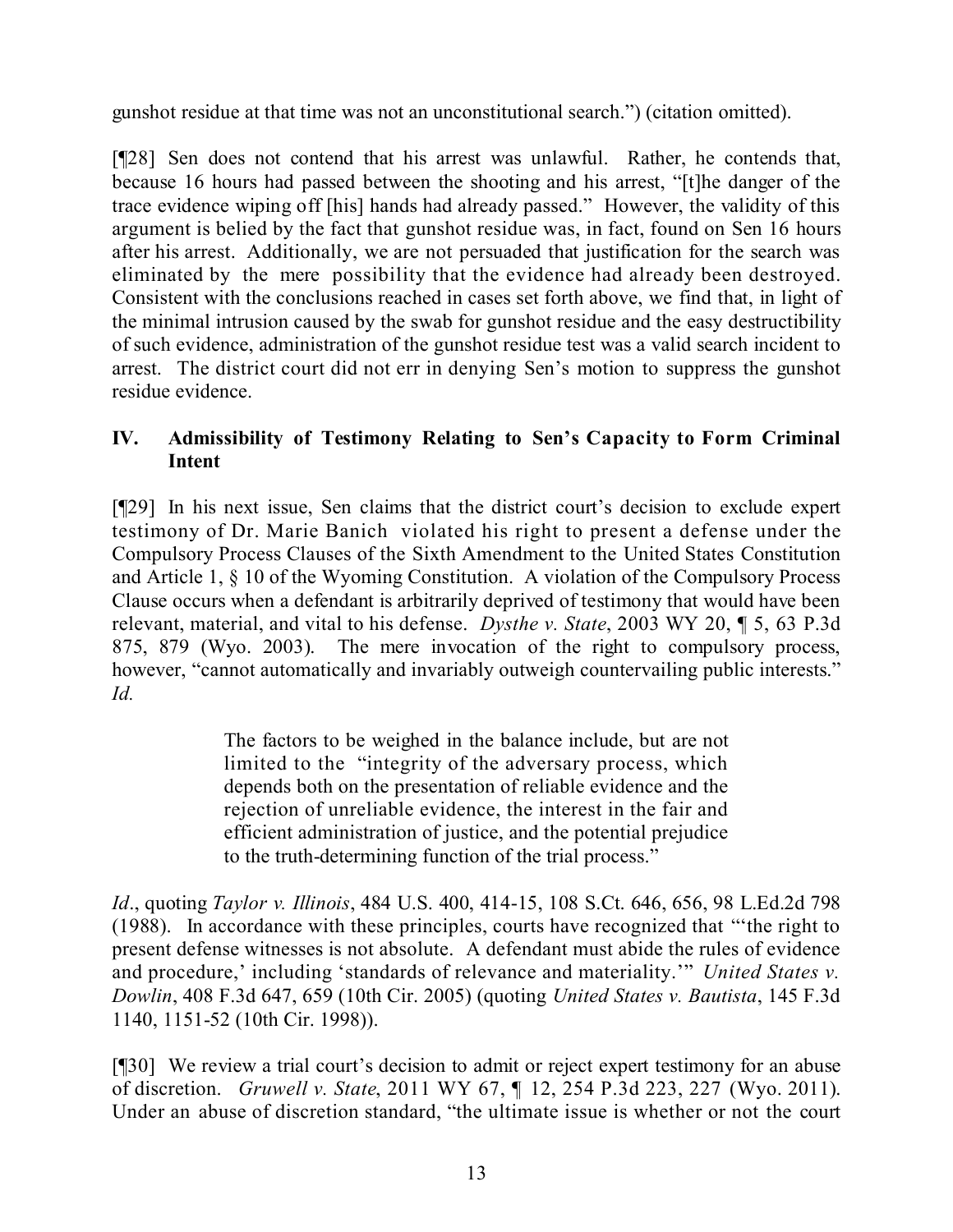could reasonably conclude as it did." *Breazeale v. State*, 2011 WY 10, ¶ 30, 245 P.3d 834, 843 (Wyo. 2011) (quoting *Lawson v. State*, 994 P.2d 943, 947 (Wyo. 2000)). "Decisions of the trial court with respect to the admissibility of evidence are entitled to considerable deference and, as long as there exists a legitimate basis for the trial court's ruling, that ruling will not be reversed on appeal." *Lawson*, 994 P.2d at 947.

[¶31] As noted above, prior to trial, the State filed a motion in limine to exclude Dr. Banich's testimony on the grounds that it related to the defense of "diminished capacity." The court deferred ruling on the motion until the defense could provide more information regarding the proposed testimony. The court addressed the matter again at trial when it requested an offer of proof from the defense regarding Dr. Banich's proposed testimony. During the offer of proof, defense counsel asked Dr. Banich to explain the "workings of a normal 15-year-old brain." Dr. Banich testified that, based on the results of a large-scale study of decision-making abilities of individuals aged 10 to 30, 15-year-olds, when compared to adults, reported greater impulsiveness, evaluated risks and rewards differently, and had less sensitivity to punishment. Sen claimed that this testimony was relevant, material, and vital to his defense. After considering the offer of proof and counsel's arguments, the district court determined that Dr. Banich's testimony was inadmissible because her testimony related to the defense of diminished capacity, a defense that is not recognized in Wyoming. As a result, the court found that the testimony was not relevant under W.R.E. 401. 2

[¶32] Sen asserts that Dr. Banich's testimony was offered to help the jury understand "the workings of an average fifteen-year-old's mind." He insists that the district court erred in excluding Dr. Banich's testimony on the grounds that it constituted a defense of diminished capacity because, according to Sen, the testimony would have shown instead that he "had all the capacity of an average fifteen-year-old," but that "an average fifteenyear-old's brain is not capable of engaging in the mental calculus required to form specific intent." He contends that, "Without proving this specific intent element, it would not have been possible to convict [Sen] of aggravated burglary, let alone felony murder."

[¶33] We are unable to find any merit in Sen's claim that the district court erred in rejecting Dr. Banich's testimony because (1) there is no support in the record for the assertion that Dr. Banich would have testified that 15-year-olds do not have the capacity to form specific intent, and (2) Sen has failed to provide any legal authority supporting his claim that the proposed testimony was relevant. First, we must point out that Dr. Banich's proposed testimony does not support Sen's contention that a 15-year-old does not have the capacity to form criminal intent. In response to defense counsel's

 $2$  W.R.E. 401 defines relevant evidence as "evidence having any tendency to make the existence of any fact that is of consequence to the determination of the action more probable or less probable than it would be without the evidence."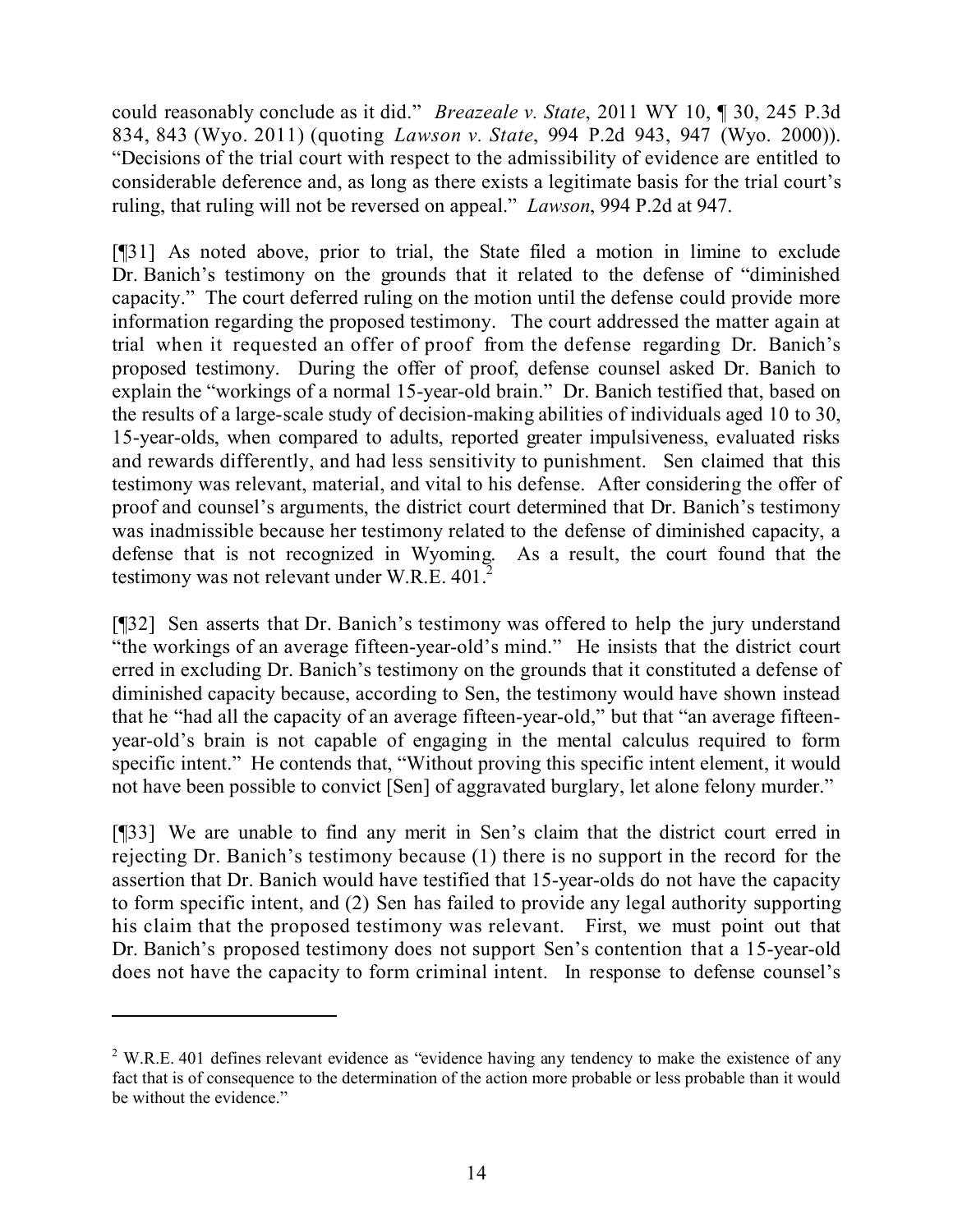questioning during the offer of proof, Dr. Banich testified as follows:

DEFENSE COUNSEL: [15-year-olds] are capable of planning; are they not?

DR. BANICH: Yes.

DEFENSE COUNSEL: They are capable of matching intent with volition, of acting on that intent?

DR. BANICH: I'm not sure we looked at that directly, so it depends on what you mean by that.

DEFENSE COUNSEL: But when you say that they are capable of planning, as I understand it, the difference that you found – by planning I mean: "Okay, I want to go out and I want to look for property that's valuable to steal, and so I go out, walking the streets late at night looking for cars that might be unlocked"; that would be intent and planning. I'm assuming that they're capable of doing that?

DR. BANICH: Yes.

DEFENSE COUNSEL: And the difference [between adults and 15-year-olds] is that the way in which [a 15-year-old] may try to execute it may be more circuitous or may not take into consideration the types of things that an adult would do?

DR. BANICH: Right, or the potential consequences of that, yes.

DEFENSE COUNSEL: Thank you. I have no further questions.

As indicated in this excerpt from the trial transcript, Dr. Banich's proposed testimony did not indicate that 15-year-olds are incapable of *intending* to perform a criminal act or producing the desired result of that act. Rather, her proposed testimony suggested that 15-year-olds, when compared to adults, are more impulsive and have a reduced ability to evaluate the consequences of their actions. The fact that a juvenile may not appreciate the consequences of his or her actions as fully as an adult, however, does not suggest that a juvenile does not have the capacity to form "specific intent."

[¶34] In addition to the fact that the record contains no evidentiary support for his argument, Sen's brief presents no legal authority from Wyoming or other jurisdictions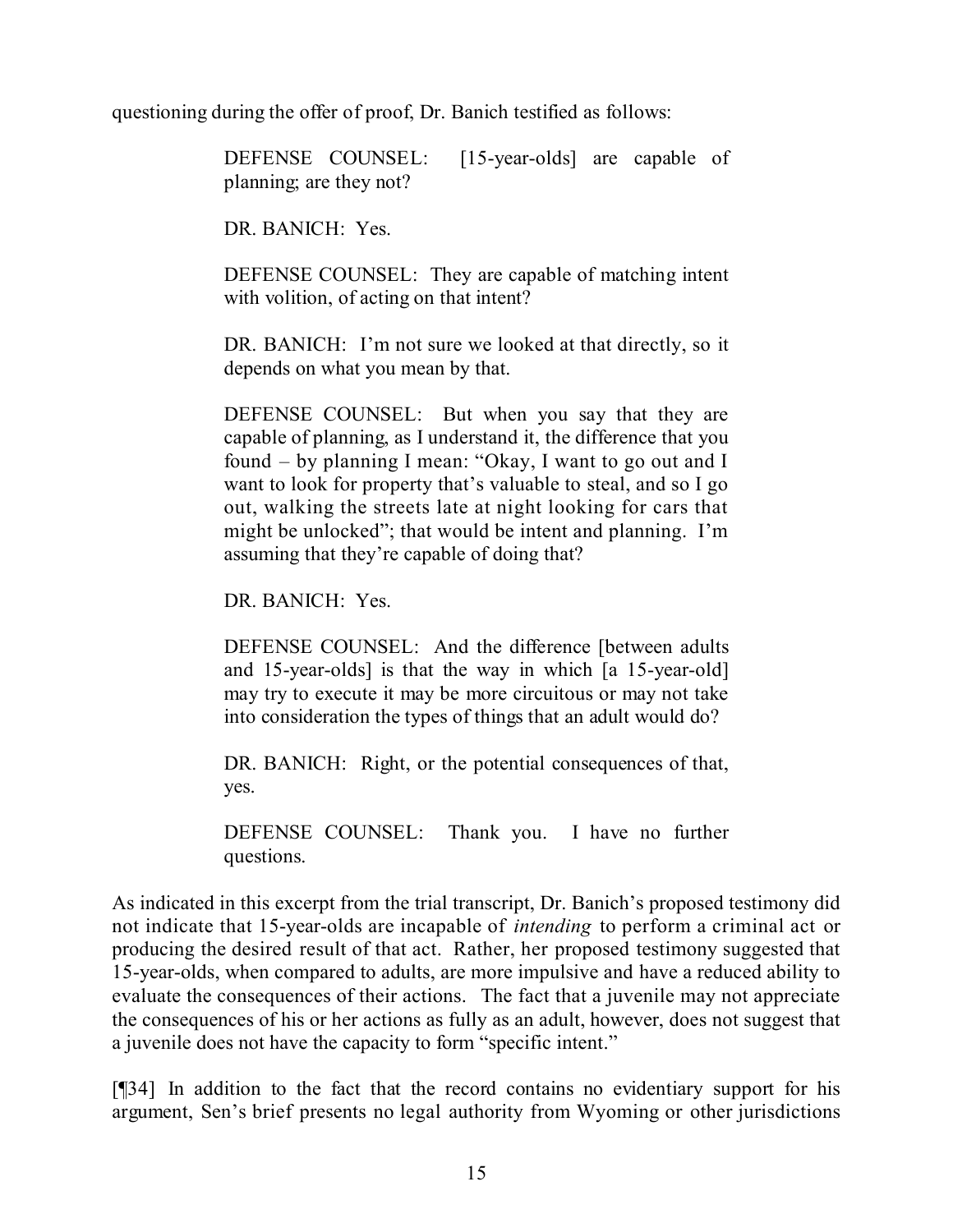addressing incapacity to form specific intent based on the defendant's age. He contends that Dr. Banich's proposed testimony did not relate to the defense of diminished capacity, but he does not provide any authority supporting its admissibility if the testimony was not presented in relation to a diminished capacity defense. To the extent that the proposed testimony could be viewed as evidence of diminished capacity, we are not inclined to expand the defense of mental incapacity beyond the scope of Wyo. Stat. Ann. § 7-11- 302. 3 *See Dean v. State*, 668 P.2d 639, 644 (Wyo. 1983) ("If the legislature had intended additional defenses, it would have said so. Courts will not enlarge, stretch, expand or extend a statute to matters not falling within its express provisions, and they will not usurp the powers of the legislature by deciding what should have been said."). Although Sen has not addressed the issue, we note that his characterization of Dr. Banich's testimony could relate to the common law defense of infancy. However, as explained below, in the context of a criminal proceeding, the defense of infancy has been supplanted by our legislature's allocation of jurisdiction between juvenile and criminal courts.

[¶35] Under common law, the infancy defense is available only to children under the age of fourteen. Children under the age of seven are conclusively presumed to be without criminal capacity. For those between the ages of seven and fourteen, there is a rebuttable presumption of criminal incapacity. 2 Wayne R. LaFave, *Substantive Criminal Law* § 9.6 (2d ed. 2003). A juvenile who has reached the age of fourteen, however, is fully accountable for his criminal actions unless incapacity is established on some other basis such as insanity. *Id.*; *see also In re Devon T*., 584 A.2d 1287, 1290 (Md. Ct. Spec. App. 1991).

[¶36] Wyoming case law has not recognized the common law infancy presumptions. Rather, our legislature has developed a system in which defendants tried in juvenile court are afforded greater protections than those granted to adults in the criminal justice

- (a) No person shall be tried, sentenced or punished for the commission of an offense while, as a result of mental illness or deficiency, he lacks the capacity, to:
	- (i) Comprehend his position;
	- (ii) Understand the nature and object of the proceedings against him;
	- (iii) Conduct his defense in a rational manner; and
	- (iv) Cooperate with his counsel to the end that any available defense may be interposed.

 $3$  Wyo. Stat. Ann. § 7-11-302 provides as follows: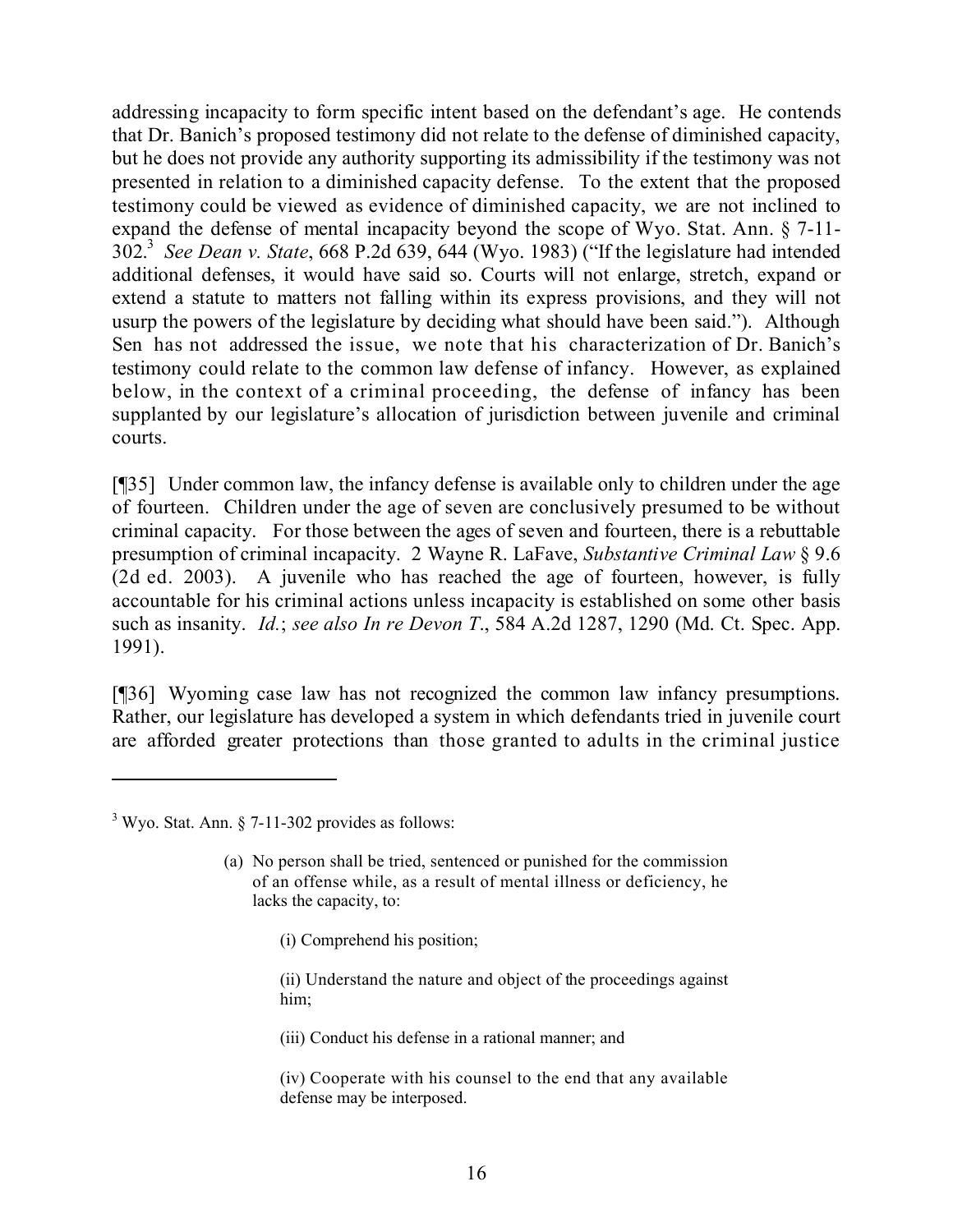system. Under Wyo. Stat. Ann.  $\S$  14-6-203(d), the juvenile courts have exclusive jurisdiction in cases "in which a minor who has not attained the age of thirteen (13) years is alleged to have committed a felony or a misdemeanor punishable by imprisonment for more than six (6) months." In all other cases in which a minor is alleged to have committed a criminal offense, the juvenile court has concurrent jurisdiction with the district court. Wyo. Stat. Ann. § 14-6-203(c). When the decision has been made to try a juvenile in criminal court, he is subject to the same legal rules that apply to adult criminal defendants in his position. *Bear Cloud I*, ¶ 86, 275 P.3d at 412 ("Once a juvenile's case is vested in the criminal courts, the public policies affording a juvenile different treatment than adults are no longer applicable."). In light of the statutory mechanisms affording different treatment to defendants tried in juvenile court, as opposed to criminal court, a defense of incapacity based on the defendant's age has no application in a criminal proceeding. As a result, we agree with the district court that Dr. Banich's testimony was not relevant. Accordingly, we find no abuse of discretion in the district court's decision to exclude Dr. Banich's testimony.

## **V. Ineffective Assistance of Counsel**

[¶37] Sen also seeks reversal of his convictions based on a claim that he received ineffective assistance of counsel. After filing his appeal, Sen filed a motion for limited remand for the purpose of developing the record on his claim of ineffective assistance of counsel pursuant to W.R.A.P. 21 and *Calene v. State*, 846 P.2d 679 (Wyo. 1993). After a review of the motion, and the attached materials, we denied the motion. In his brief, Sen reasserts his claim of ineffective assistance of counsel based on the same grounds set forth in his motion. His primary contention is that his counsel was ineffective because he failed to interview members of Sen's extended family who would have revealed a familial history of mental illness. He asserts that "Thorough investigation of [Sen's] family history and his not-quite-sixteen years of life experiences was necessary for counsel to provide meaningful representation at the plea negotiations stage, at the transfer hearing, at trial, and at sentencing."

[¶38] In reviewing claims of ineffective assistance of counsel, our paramount consideration is whether, in light of all the circumstances, trial counsel's acts or omissions were outside the wide range of professionally competent assistance. *Gleason v. State*, 2002 WY 161, ¶ 44, 57 P.3d 332, 346-47 (Wyo. 2002). In order to prevail on a claim of ineffective assistance of counsel, Sen must show, first, that trial counsel's performance was deficient, and second, that the deficient performance prejudiced his defense. *Strickland v. Washington*, 466 U.S. 668, 687, 104 S.Ct. 2052, 2064, 80 L.Ed.2d 674 (1984). "The benchmark for judging any claim of ineffectiveness must be whether counsel's conduct so undermined the proper functioning of the adversarial process that the trial cannot be relied on as having produced a just result." *Id.*, 466 U.S. at 686, 104 S.Ct. at 2064. We invoke a strong presumption that counsel rendered adequate assistance and made all significant decisions in the exercise of reasonable judgment. *Rodriguez v. State*, 2010 WY 170, 14, 245 P.3d 818, 823 (Wyo. 2010). "We are reluctant to reverse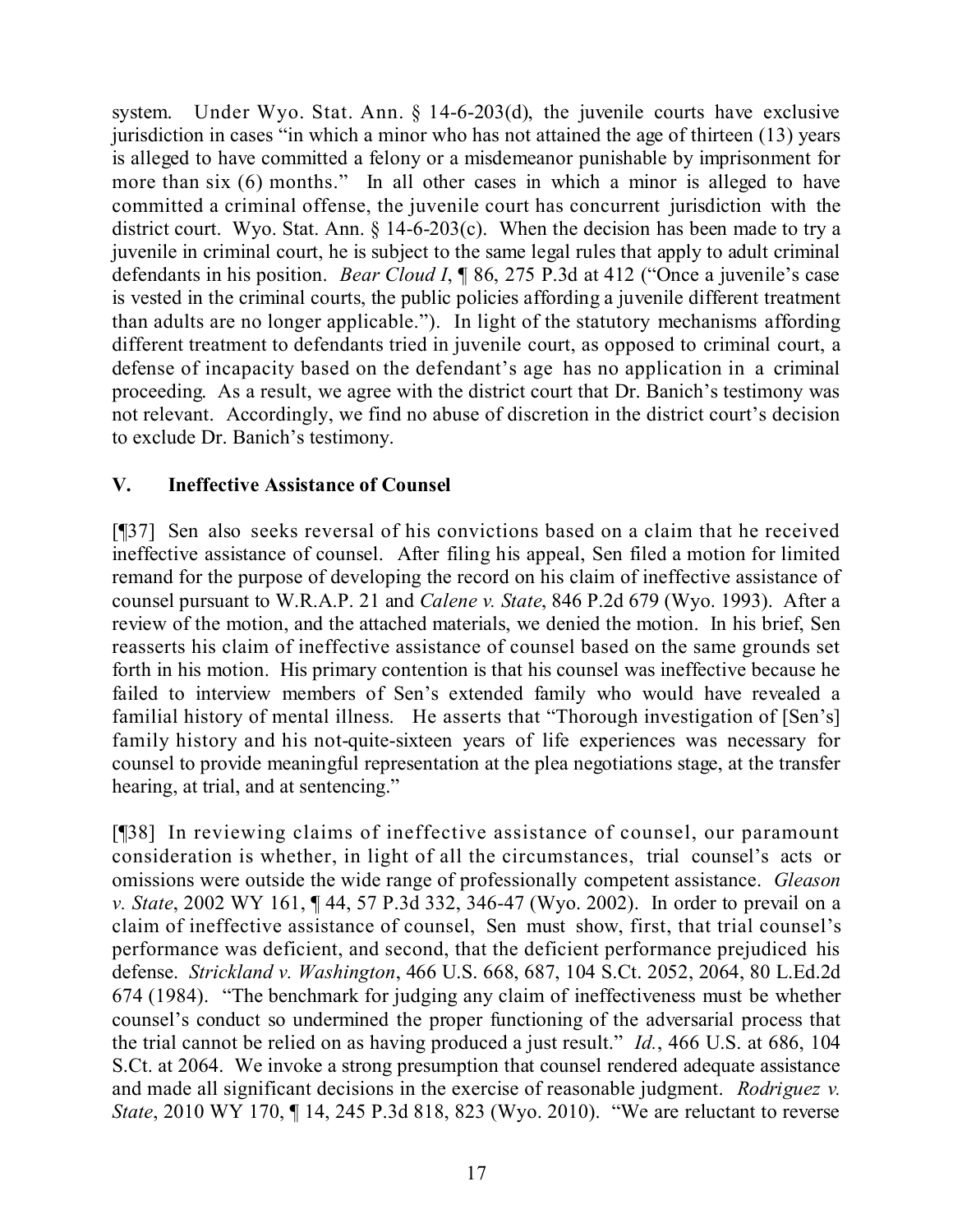based upon allegations of ineffective assistance of counsel, and have stated that '[i]n the usual case, ineffective assistance of counsel is going to be demonstrable because of a cumulation of errors with a determination that, in the entire context of the trial, the defendant either was, or was not, denied a right to a fair trial.'" *Proffit v. State*, 2008 WY 114, ¶ 33, 193 P.3d 228, 241 (Wyo. 2008) (quoting *Dickeson v. State*, 843 P.2d 606, 612 (Wyo. 1992)).

[¶39] We will limit our analysis of this issue to the prejudice component of the *Strickland* test. *Floyd v. State*, 2006 WY 135, ¶ 13, 144 P.3d 1233, 1238 (Wyo. 2006); *Strickland*, 466 U.S. at 697, 104 S.Ct. at 2069 ("[A] court need not determine whether counsel's performance was deficient before examining the prejudice suffered by the defendant as a result of the alleged deficiencies. . . . If it is easier to dispose of an ineffectiveness claim on the ground of lack of sufficient prejudice, which we expect will often be so, that course should be followed."). In light of our determination that Sen is entitled to a new sentencing hearing, his claim of ineffective assistance of counsel with respect to that stage of the proceedings is moot. With regard to the remaining stages of trial, Sen's claim that his counsel's performance resulted in prejudice consists of the bare allegation that "a more reasonable[,] extensive[,] and thorough investigation . . . would have revealed information which could have changed the outcome of at least some part of these proceedings."

[¶40] Sen's trial counsel requested mental evaluations of Sen on three separate occasions: once in support of his motion to transfer the case to juvenile court, and twice to determine whether he was competent to stand trial. In the first evaluation, the defense's expert psychologist interviewed Sen, the great-aunt and uncle who served as his guardians, another great-aunt, Sen's mother, and Sen's aunt. With regard to Sen's mental status, the psychologist concluded that "There were no overt indications of a thought disorder nor did he display any delusional thinking or unusual beliefs." Similarly, in the forensic evaluations conducted to determine Sen's competency to stand trial, a forensic psychologist from the State Hospital interviewed Sen, his mother, his great-aunt, and two of Sen's peers. On both occasions, the psychologist determined that Sen met the criteria for diagnoses of depressive, anxiety, and conduct disorders, but concluded that there was "no demonstrable link between his mental health problems and his capacity to appreciate the wrongfulness of his behavior or conform his conduct to the requirements of the law," and that Sen "was not suffering from a major mental illness that would meet statutory threshold criteria necessary for establishing a basis for the defense, Not Guilty By Reason of Mental Illness or Deficiency."

[¶41] On appeal, Sen identifies a number of extended family members that would have testified to a history of familial dysfunction and mental illness. However, he does not explain how this evidence was relevant to his defense absent an indication that Sen himself suffered from a mental illness that would affect his culpability under Wyoming law. He fails to compare the statements of his extended family members with the evidence contained in the record, and he does not attempt to demonstrate how such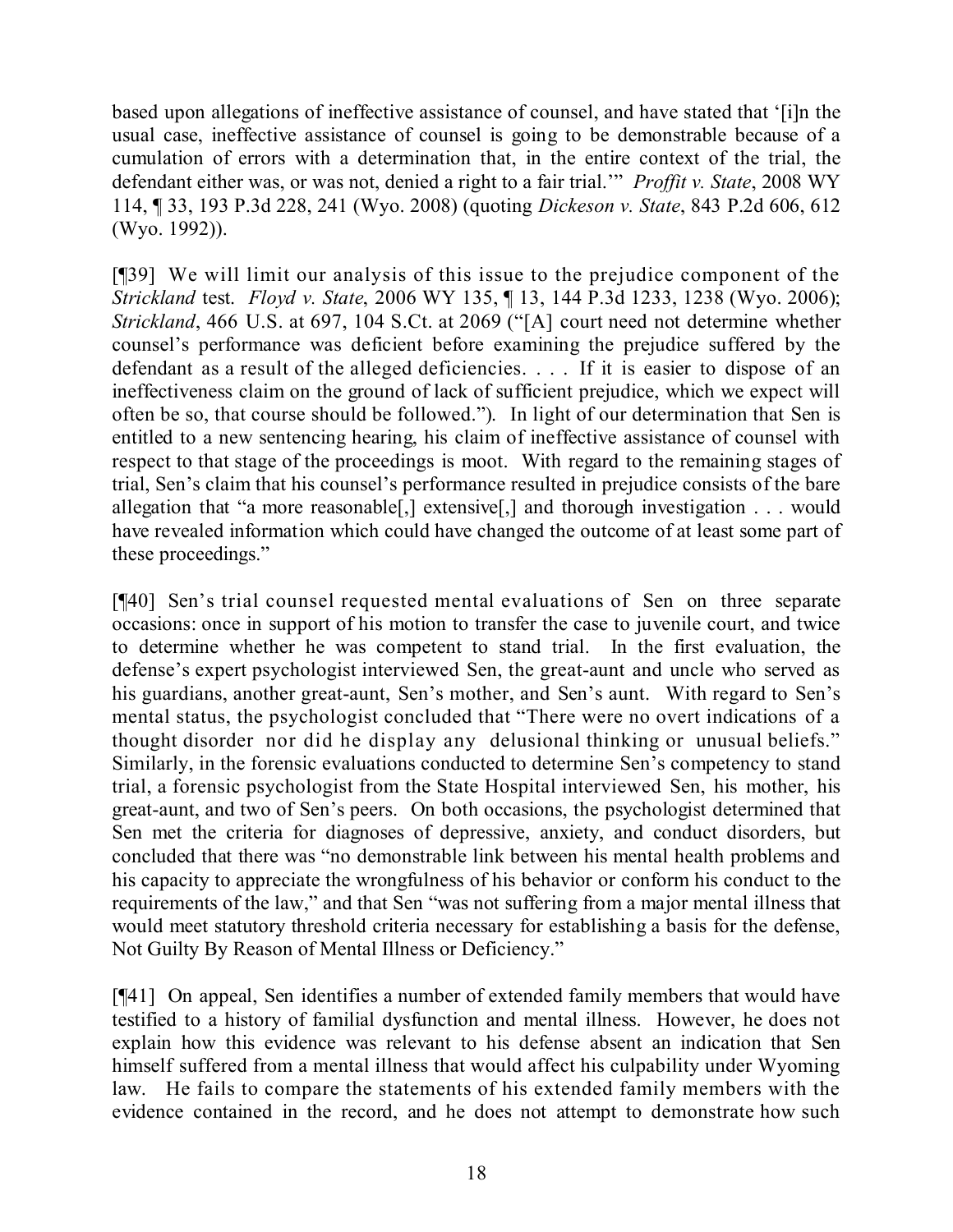testimony would have impacted the results of his mental evaluations, altered the prosecutor's charging decision, impacted plea negotiations, or persuaded the district court to transfer the case to juvenile court. Because of these deficiencies in Sen's claim, we are unable to find any prejudice to the defense. Sen has failed to establish that his counsel was ineffective.

## **VI. Sentencing**

[¶42] Sen was sentenced to life imprisonment without the possibility of parole for the crime of first-degree felony murder. He was fifteen years old when he committed the crime. He contends that his sentence violated the Eighth Amendment to the United States Constitution because the sentencing court was required by statute to impose a sentence of life without the possibility of parole. We recently determined that the statutory sentencing scheme under which Sen was sentenced was unconstitutional. *Bear Cloud II*, 2013 WY 18, 294 P.3d 36. We must now decide whether Sen is entitled to a new sentencing hearing to satisfy the constitutional requirements established by the United States Supreme Court in *Miller v. Alabama* and recognized by this Court in *Bear Cloud II*.

[¶43] The Eighth Amendment provides that "Excessive bail shall not be required, nor excessive fines imposed, nor cruel and unusual punishments inflicted." As the Supreme Court explained in *Miller*, 132 S.Ct. at 2463:

> The Eighth Amendment's prohibition of cruel and unusual punishment "guarantees individuals the right not to be subjected to excessive sanctions." *Roper* [*v. Simmons*], 543 U.S. [551,] 560, 125 S.Ct. 1183, [1190,] 161 L.Ed.2d 1  $[(2005)]$ . That right, we have explained, "flows from the basic 'precept of justice that punishment for crime should be graduated and proportioned'" to both the offender and the offense. *Ibid.* (quoting *Weems v. United States*, 217 U.S. 349, 367, 30 S.Ct. 544, [549,] 54 L.Ed. 793 (1910)). As we noted the last time we considered life-without-parole sentences imposed on juveniles, "[t]he concept of proportionality is central to the Eighth Amendment." *Graham* [*v. Florida*], 560 U.S. [ \_\_\_\_ ], \_\_\_, 130 S.Ct. 2011, [2021,] 176 L.Ed.2d 825  $[(2010)]$ . And we view that concept less through a historical prism than according to "'the evolving standards of decency that mark the progress of a maturing society.'" *Estelle v. Gamble*, 429 U.S. 97, 102, 97 S.Ct. 285, [290,] 50 L.Ed.2d 251 (1976) (quoting *Trop v. Dulles*, 356 U.S. 86, 101, 78 S.Ct. 590, [598,] 2 L.Ed.2d 630 (1958) (plurality opinion)).

The issue of whether a sentence violates the Eighth Amendment's prohibition against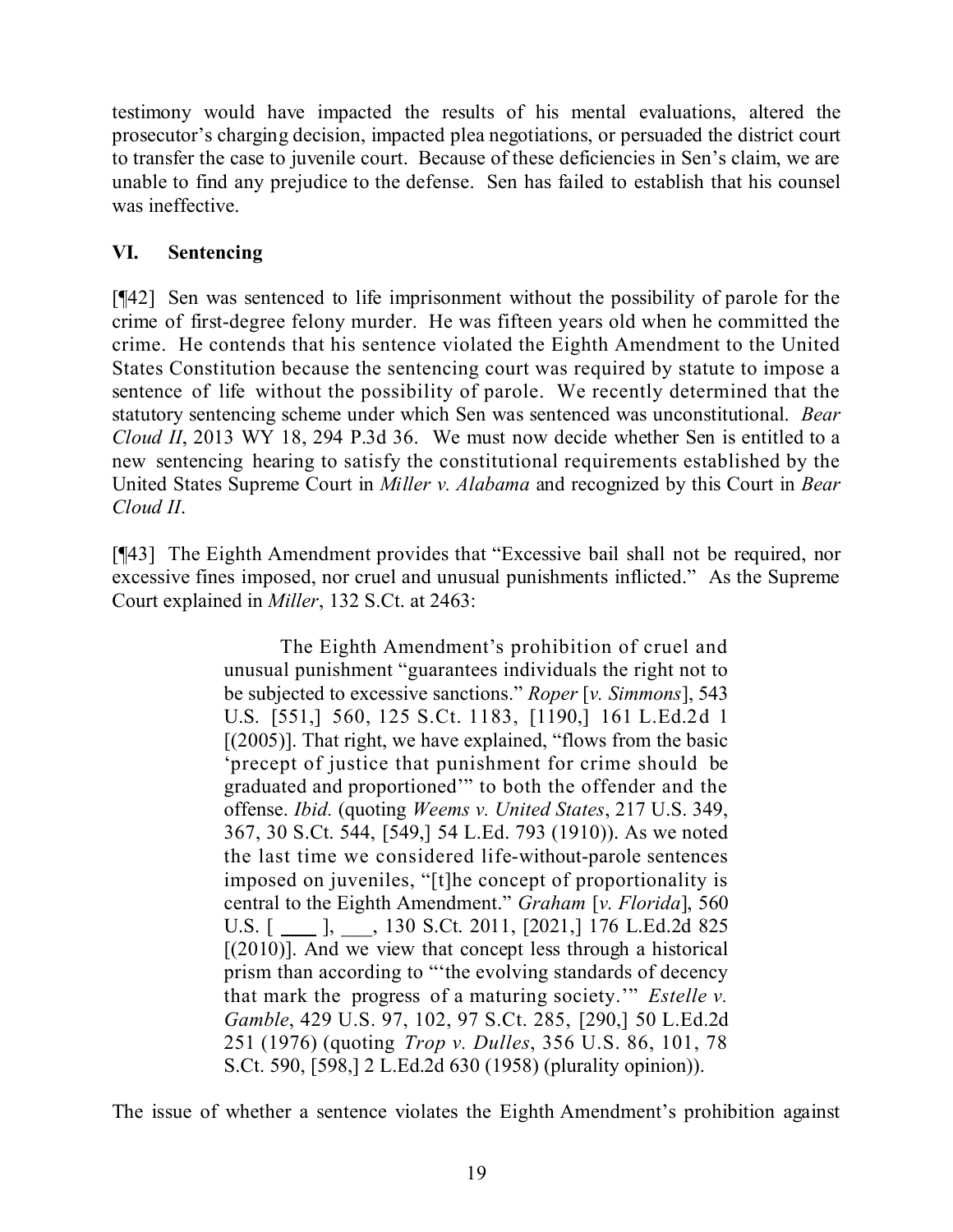cruel and unusual punishment receives *de novo* review. *Bear Cloud I*, ¶ 46, 275 P.3d at 395.

[¶44] Sen was sentenced to "life imprisonment without parole" pursuant to Wyo. Stat. Ann. § 6-2-101(b) (LexisNexis 2009). That statute provides as follows:

## **§ 6-2-101. Murder in the first degree; penalty.**

(a) Whoever purposely and with premeditated malice, or in the perpetration of, or attempt to perpetrate, any sexual assault, sexual abuse of a minor, arson, robbery, burglary, escape, resisting arrest, kidnapping or abuse of a child under the age of sixteen (16) years, kills any human being is guilty of murder in the first degree.

(b) A person convicted of murder in the first degree shall be punished by death, life imprisonment without parole or life imprisonment according to law, except that no person shall be subject to the penalty of death for any murder committed before the defendant attained the age of eighteen (18) years.

Under Wyo. Stat. Ann. § 6-10-301(c) and Wyo. Stat. Ann. § 7-13-402(a), a person sentenced to "life imprisonment without parole" or "life imprisonment according to law" is not eligible for parole:

## **§ 6-10-301. Life imprisonment without parole.**

. . .

(b) A person sentenced to life imprisonment without parole shall not be eligible for parole and shall remain imprisoned under the jurisdiction of the department of corrections during the remainder of his life unless pardoned by the governor.

(c) A sentence specifically designated as a sentence of life imprisonment without parole is not subject to commutation by the governor. A sentence of life or life imprisonment which is not specifically designated as a sentence of life imprisonment without parole is subject to commutation by the governor. A person sentenced to life or life imprisonment is not eligible for parole unless the governor has commuted the person's sentence to a term of years.

# **§ 7-13-402. General powers and duties of board;**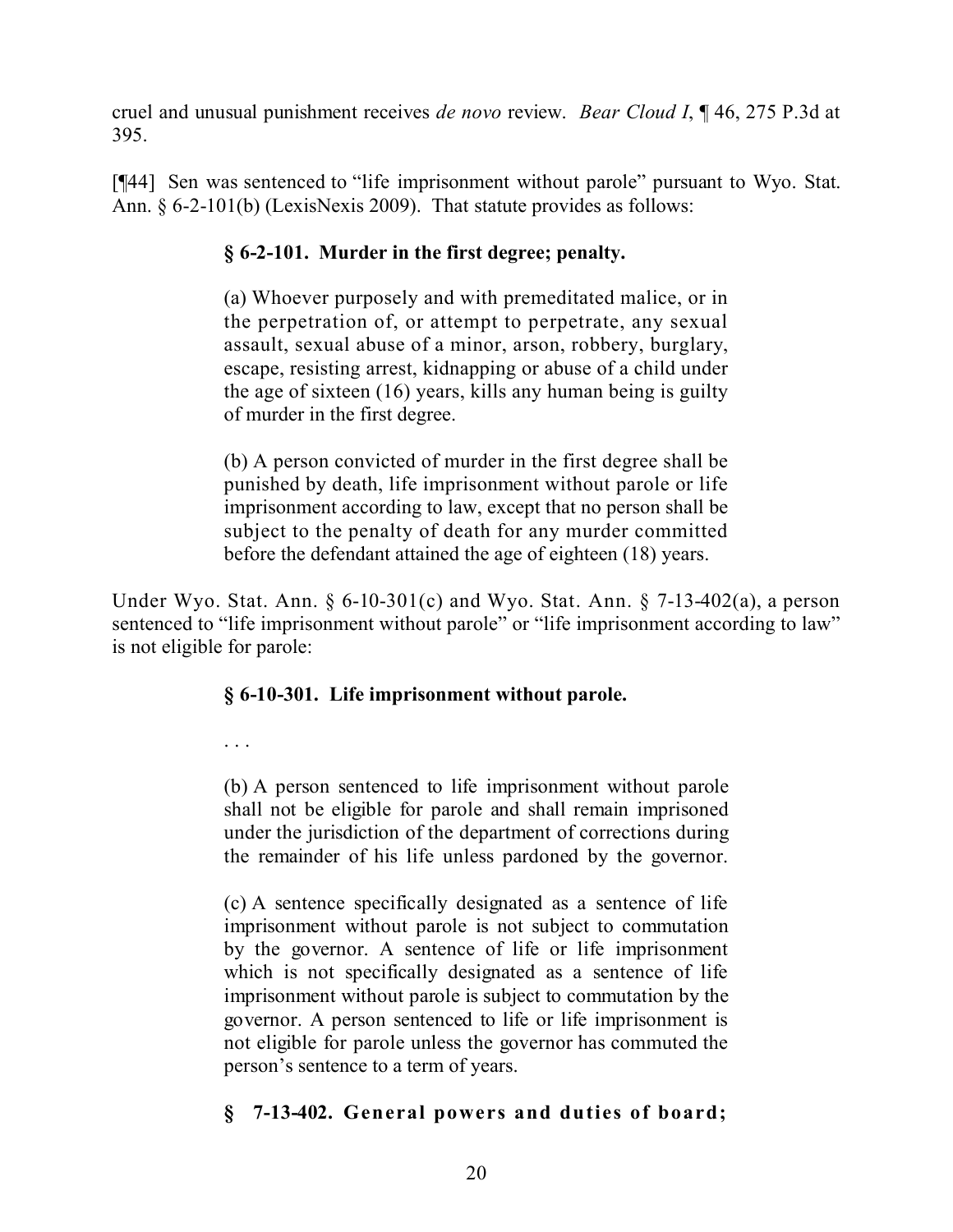## **eligibility for parole; immunity.**

(a) The board may grant a parole to any person imprisoned in any institution under sentence, except a sentence of life imprisonment without parole or a life sentence, ordered by any district court of this state, provided the person has served the minimum term pronounced by the trial court less good time, if any, granted under rules promulgated pursuant to W.S. 7-13-420.

[¶45] As noted above, we recently examined the constitutionality of Wyoming's sentencing statutes as applied to juveniles convicted of first-degree murder in *Bear Cloud I* and *Bear Cloud II*. In *Bear Cloud I*, ¶ 87, 275 P.3d at 413, this Court held that a sentence of "life imprisonment according to law" imposed on a juvenile convicted of first-degree felony murder did not violate the Wyoming or United States Constitutions. Bear Cloud sought review of that decision in the United States Supreme Court. The Supreme Court summarily vacated the judgment in *Bear Cloud I* and remanded the case for further consideration in light of *Miller v. Alabama*, which was issued after our decision in *Bear Cloud I*. *Bear Cloud v. Wyoming*, U.S. , 133 S.Ct. 183, 184 L.Ed.2d 5 (2012) (mem.).

[¶46] In our decision following remand, we set forth the relevant United States Supreme Court precedent, beginning with the decision in *Solem v. Helm*, 463 U.S. 277, 103 S.Ct. 3001, 77 L.E.2d 637 (1983), which held that commutation of a sentence does not equate to the possibility of parole, and culminating in *Miller*'s holding that mandatory life without parole for those under the age of 18 at the time of their crimes violates the Eighth Amendment's prohibition on cruel and unusual punishments. *Bear Cloud II*, ¶¶ 19-28, 294 P.3d at 41-44. We then proceeded to determine that the combined operation of Wyo. Stat. Ann. § 6-2-101(b), Wyo. Stat. Ann. § 6-10-301(c), and Wyo. Stat. Ann. § 7-13- 402(a), which allow for the possibility of parole only upon commutation of a sentence of "life according to law," conflict with Supreme Court precedent because they exclude any meaningful possibility of parole for juveniles convicted of first-degree murder. *Bear Cloud II*, ¶¶ 33-34, 294 P.3d at 45.

[¶47] After determining that the phrase "life according to law" must incorporate the Supreme Court's holding in *Miller*, we concluded that compliance with the Supreme Court's Eighth Amendment jurisprudence was achieved by holding Wyo. Stat. Ann. § 6- 10-301(c) and Wyo. Stat. Ann. § 7-13-402(a) unconstitutional as applied to juveniles:

> We find this statutory interpretation most appropriate for two reasons. First, it minimizes our intrusion into any legislative function while allowing trial courts to impose the existing possible statutory sentences for first-degree murder in a constitutionally permissible way. Second, it separates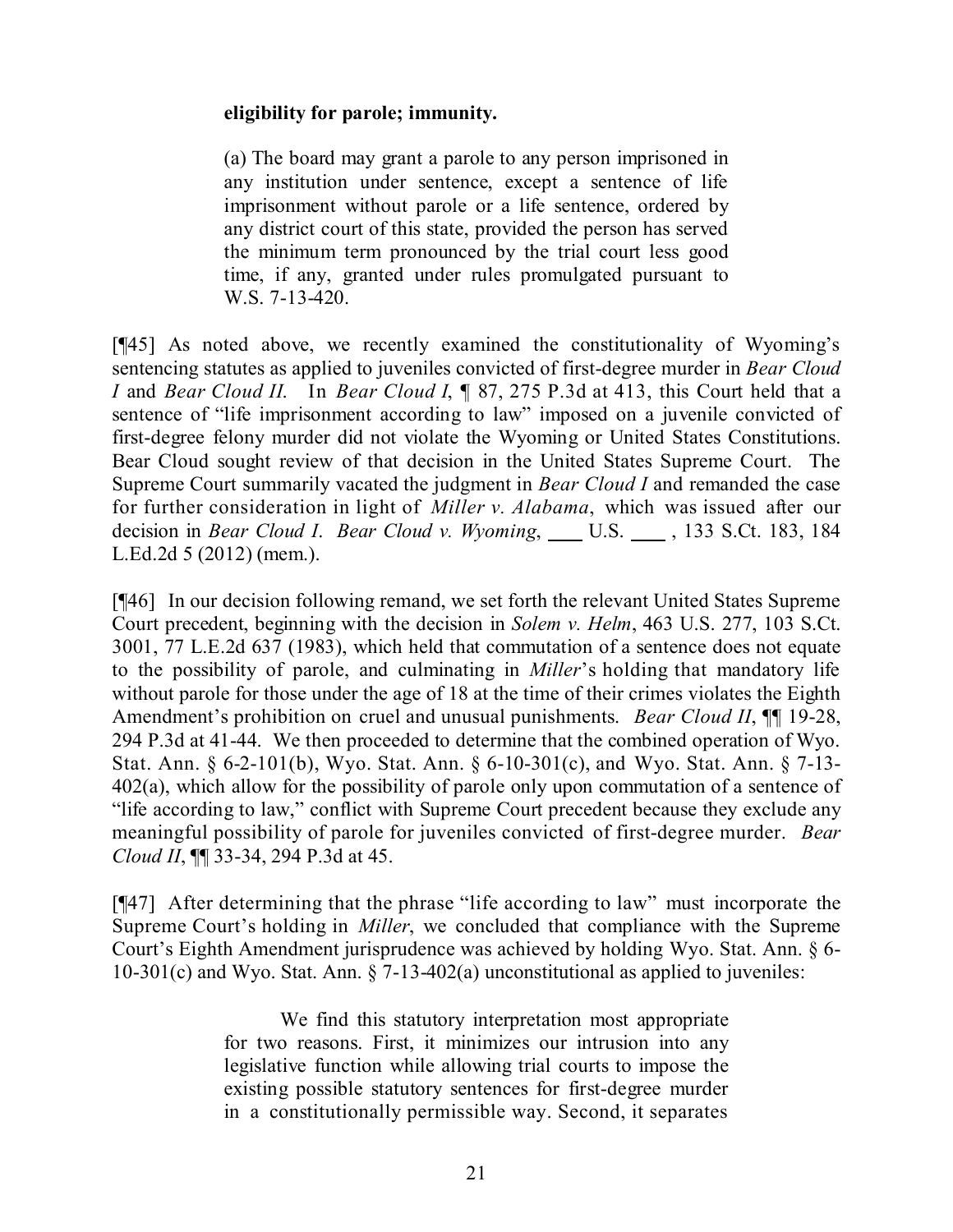"life imprisonment without parole" from "life imprisonment according to law," making them truly discrete, individual punishments when applied to juveniles.

Accordingly, we hold that Wyoming Statutes §§ 6-10-  $301(c)$  and  $7-13-402(a)$  are unconstitutional as applied to juveniles who have been sentenced to life imprisonment according to law under Wyoming Statute § 6-2-101(b). As noted above, these statutes prevent a juvenile who has been sentenced to life imprisonment for first-degree murder from having a meaningful opportunity for parole in violation of the Eighth Amendment. These statutes also fail to provide a sentencing court the discretion to determine whether a juvenile homicide offender should be eligible for parole at some point in the future, as United States Supreme Court case law requires.

*Bear Cloud II*, **[14** 37-38, 294 P.3d at 46.

[¶48] Finally, we explained that, in order to fulfill the requirements of *Miller*, a trial court must consider "the factors of youth and the nature of the homicide at an individualized sentencing hearing when determining whether to sentence the juvenile offender to life without the possibility of parole or to life according to law." *Bear Cloud II*, ¶ 42, 294 P.3d at 47.

> While not exhaustive, the *Miller* Court specifically indicated some factors for a trial court to consider at sentencing include:

> > (a) "the character and record of the individual offender [and] the circumstances of the offense," *Miller*, 567 U.S. at \_\_\_\_, 132 S.Ct. at 2467 (quotation marks omitted);

> > (b) "the background and mental and emotional development of a youthful defendant," *id.*;

> > (c) a juvenile's "chronological age and its hallmark features – among them, immaturity, impetuosity, and failure to appreciate the risks and consequences," *id.*, 567 U.S. at \_\_\_\_, 132 S.Ct. at 2468;

> > (d) "the family and home environment that surrounds" the juvenile, "no matter how brutal or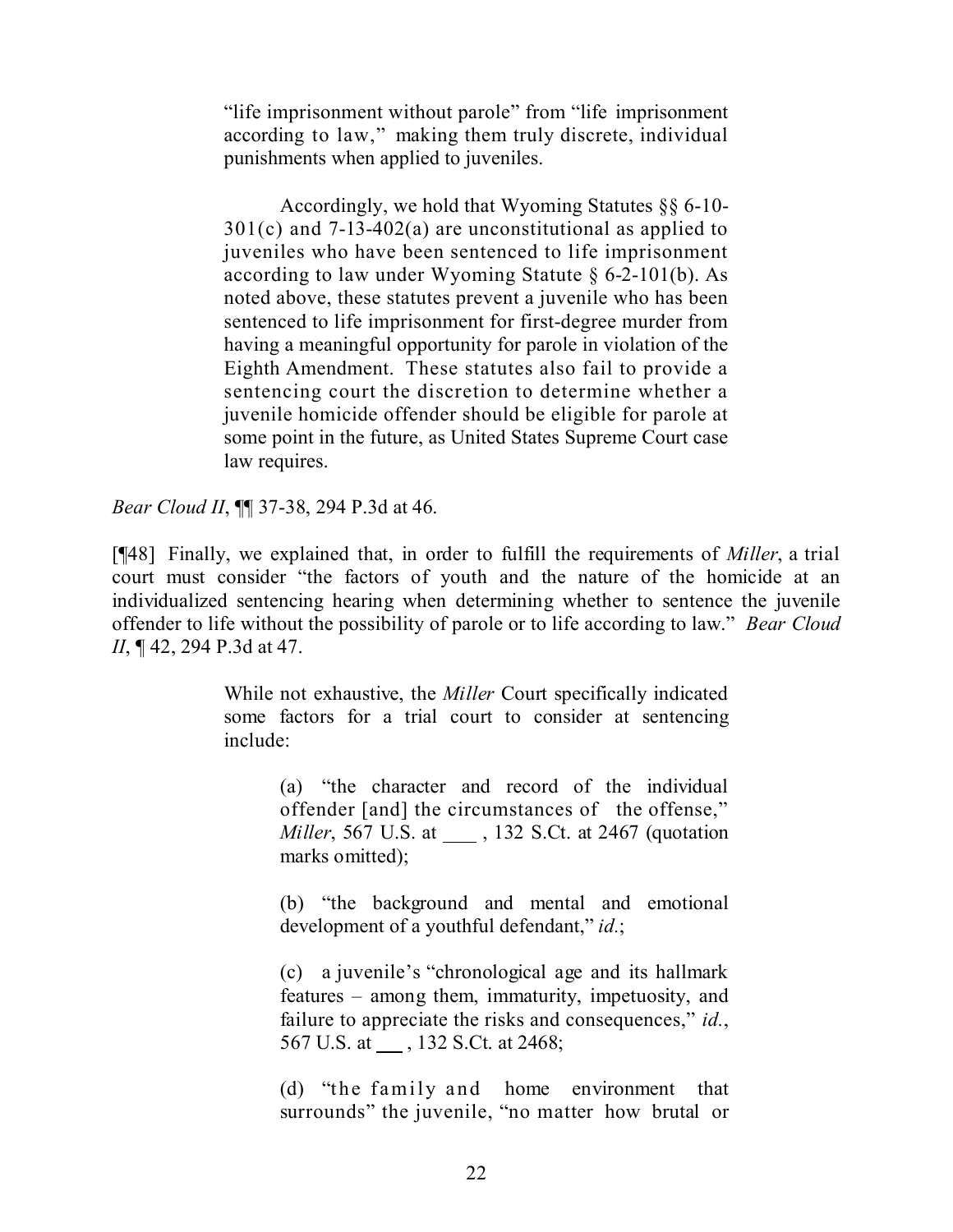dysfunctional," *id.*;

(e) "the circumstances of the homicide offense, including the extent of his participation in the conduct and the way familial and peer pressure[s] may have affected" the juvenile, *id.*;

(f) whether the juvenile "might have been charged and convicted of a lesser offense if not for incompetencies associated with youth," e.g., the juvenile's relative inability to deal with police and prosecutors or to assist his own attorney, *id.*; and

(g) the juvenile's potential for rehabilitation, *id.*

The United States Supreme Court also explained that the trial court must consider these factors at the time of sentencing in determining the juvenile offender's eligibility for parole. *Id.*, 567 U.S. at \_\_\_\_\_\_, 132 S.Ct. at 2474-75. Examining these factors at the beginning of the case in determining whether to try a juvenile as an adult, i.e., pursuant to a motion to transfer to juvenile court, is not sufficient to meet *Miller*'s requirements. *Id.*, 567 U.S. at 132 S.Ct. at 2475 ("the discretion available to a judge at the transfer stage cannot substitute for discretion at post-trial sentencing in adult court  $-$  and so cannot satisfy the Eighth Amendment").

In sum, *Miller* requires an individualized sentencing hearing for every juvenile convicted of first-degree murder at which the sentencing court must consider the individual, the factors of youth, and the nature of the homicide in determining whether to order a sentence that includes the possibility of parole. *Miller* does not guarantee the possibility of parole for a convicted juvenile homicide offender, but *Miller* does mandate that a meaningful review and consideration be afforded by the sentencing court.

To conform to recent United States Supreme Court jurisprudence, when a Wyoming district court sentences a juvenile convicted of first-degree murder, the sentencing court shall hold an individualized sentencing hearing that conforms to the dictates of *Miller*. The potential sentences authorized by both the Wyoming Legislature and the United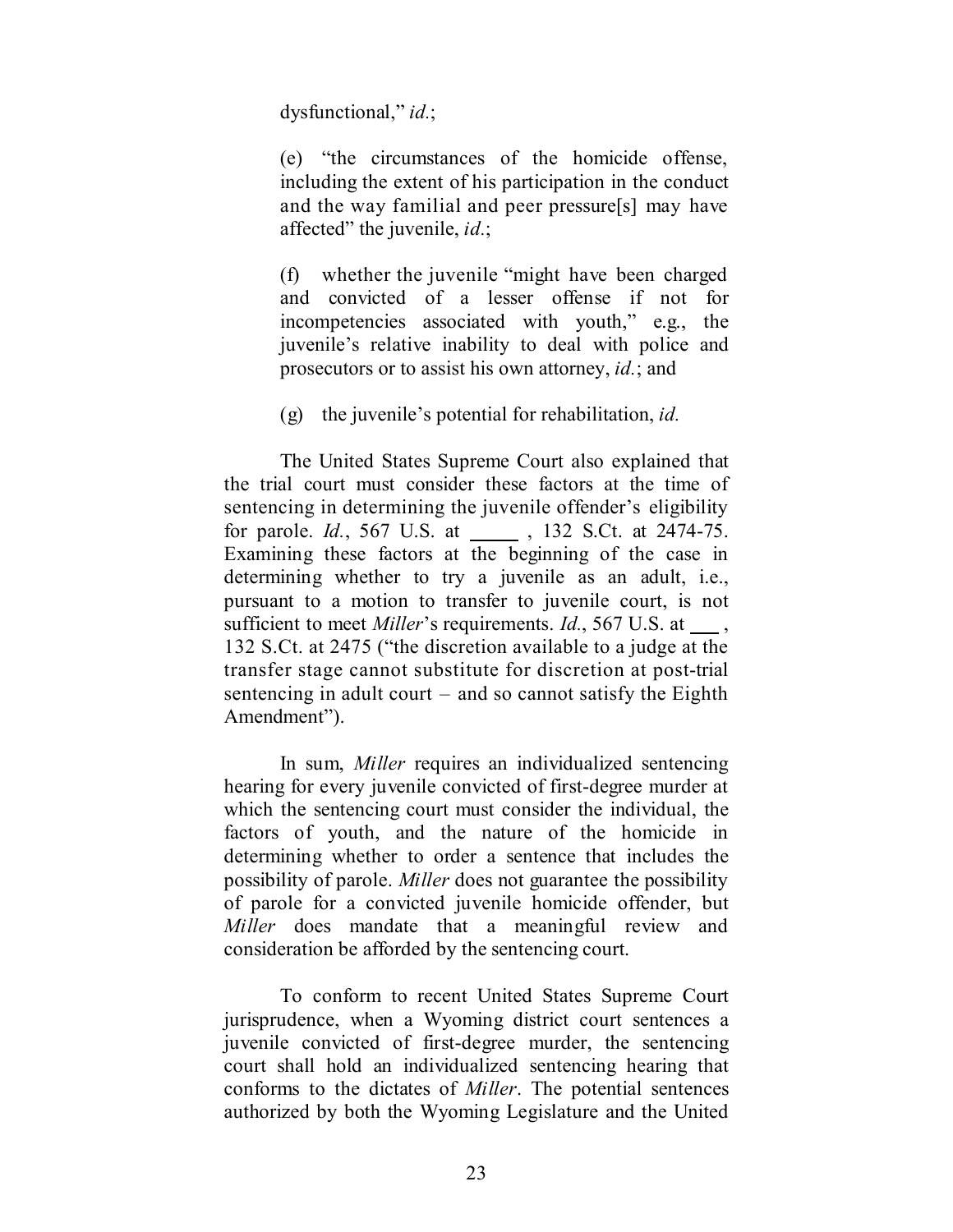States Supreme Court are "life imprisonment without parole" or "life imprisonment according to law." Wyo. Stat. Ann. § 6- 2-101(b); *Miller*, 567 U.S. at \_\_\_\_, 132 S.Ct. at 2469 (refusing to categorically bar a sentence of life without parole for juvenile homicide offenders).

If at the individualized sentencing hearing the trial court determines the juvenile offender should not be foreclosed from the potential for parole in the future, the appropriate sentence will be life imprisonment according to law. In order to conform to *Solem*, *Graham*, and *Miller*, however, the juvenile offender not deprived of the possibility of parole at sentencing must be afforded some meaningful opportunity for release beyond executive clemency. Therefore, the opportunity for true parole at some point in time (as opposed to executive clemency) must be afforded to every juvenile sentenced to "life imprisonment according to law."

To achieve such meaningful opportunity for release, and because the current statutory scheme provides no other method by which to determine parole eligibility, we hold that when a trial court imposes a sentence of life imprisonment according to law upon a juvenile homicide offender, the trial court must also pronounce a specific period of time which must pass before the juvenile becomes parole eligible. We do not here suggest a minimum period of time. That should be determined by the sentencing court after consideration of the individual factors discussed above. After the specified period of time expires, the juvenile offender shall become eligible for parole review before the state board of parole. The trial court should consider the criteria set out above and discussed in *Miller* when determining how long a juvenile offender must wait before becoming eligible for parole review. *Miller* necessitates the sentencing court exercise discretion in determining whether a juvenile homicide offender should receive the future possibility of parole.

*Bear Cloud II*, ¶¶ 42-47, 294 P.3d at 47-48. 4 Consistent with our decision in *Bear Cloud* 

 $4$  Our legislature recently enacted amendments to Wyo. Stat. Ann. § 6-2-101(b) and Wyo. Stat. Ann. § 6-10-301(c) that eliminate life sentences without parole for juvenile offenders effective July 1, 2013. The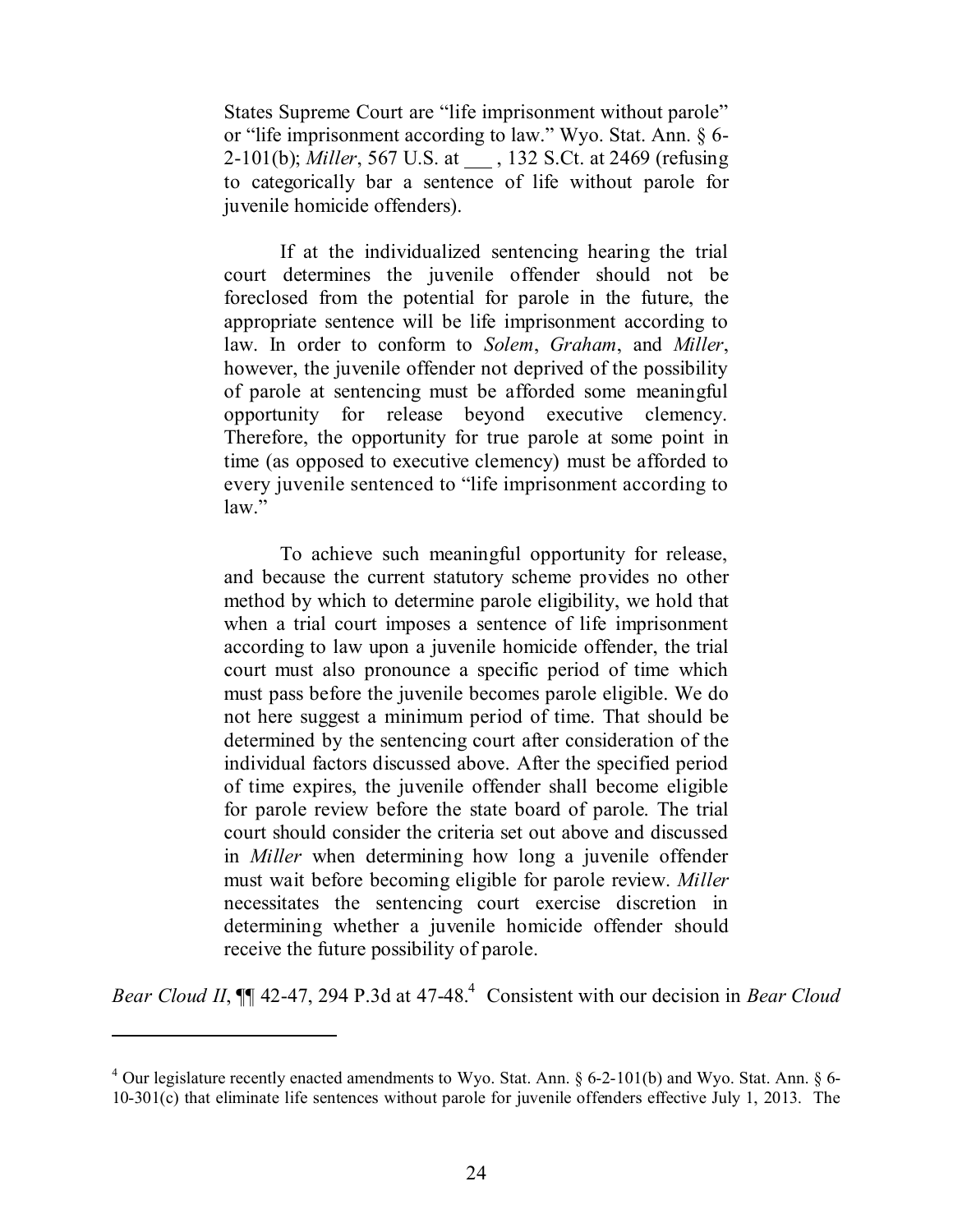*II*, we find that Sen's sentence was imposed pursuant to a statutory sentencing scheme that was unconstitutional as applied to juveniles because it effectively mandated a sentence of life in prison without the possibility of parole for juveniles convicted of firstdegree murder.

[¶49] In light of *Miller*, the State concedes that Wyoming's sentencing statutes imposed mandatory life without parole for juveniles convicted of first-degree murder. However, the State notes that a sentence of life without the possibility of parole for a juvenile convicted of first-degree murder remains a constitutionally permissible sentence under *Miller*. Further, the State claims that "Sen's sentencing hearing met the requirements of *Miller* because the State and [Sen] presented evidence that spoke directly to the issues of [Sen's] youth." As a result, the State suggests that we need not remand to the district court for resentencing. Ultimately, however, the State requests that this Court either

> 1) Affirm [Sen's] sentence as consistent with the holdings of the United States Supreme Court in *Miller*; or 2) Remand the case for a new sentencing hearing with instructions to the district court that life according to law and life without parole are two different sentences, and that it should consider

> > l

amended statutes provide as follows:

#### **6-2-101. Murder in the first degree; penalty.**

(b) A person convicted of murder in the first degree shall be punished by death, life imprisonment without parole or life imprisonment according to law, except that a person convicted of murder in the first degree who was under the age of eighteen (18) years at the time of the offense shall be punished by life imprisonment.

#### **6-10-301. Life imprisonment without parole; life imprisonment.**

(c) Any sentence other than a sentence specifically designated as a sentence of life imprisonment without parole is subject to commutation by the governor. A person sentenced to life imprisonment for an offense committed after the person reached the age of eighteen (18) years is not eligible for parole unless the governor has commuted the person's sentence to a term of years. A person sentenced to life imprisonment for an offense committed before the person reached the age of eighteen (18) years shall be eligible for parole after commutation of his sentence to a term of years or after having served twenty-five (25) years of his sentence, except that if the person committed any of the acts specified in W.S. 7-13-402(b) after having reached the age of eighteen (18) years the person shall not be eligible for parole.

2013 House Bill No. 23, *available at* http://legisweb.state.wy.us/2013/Introduced/HB0023.pdf.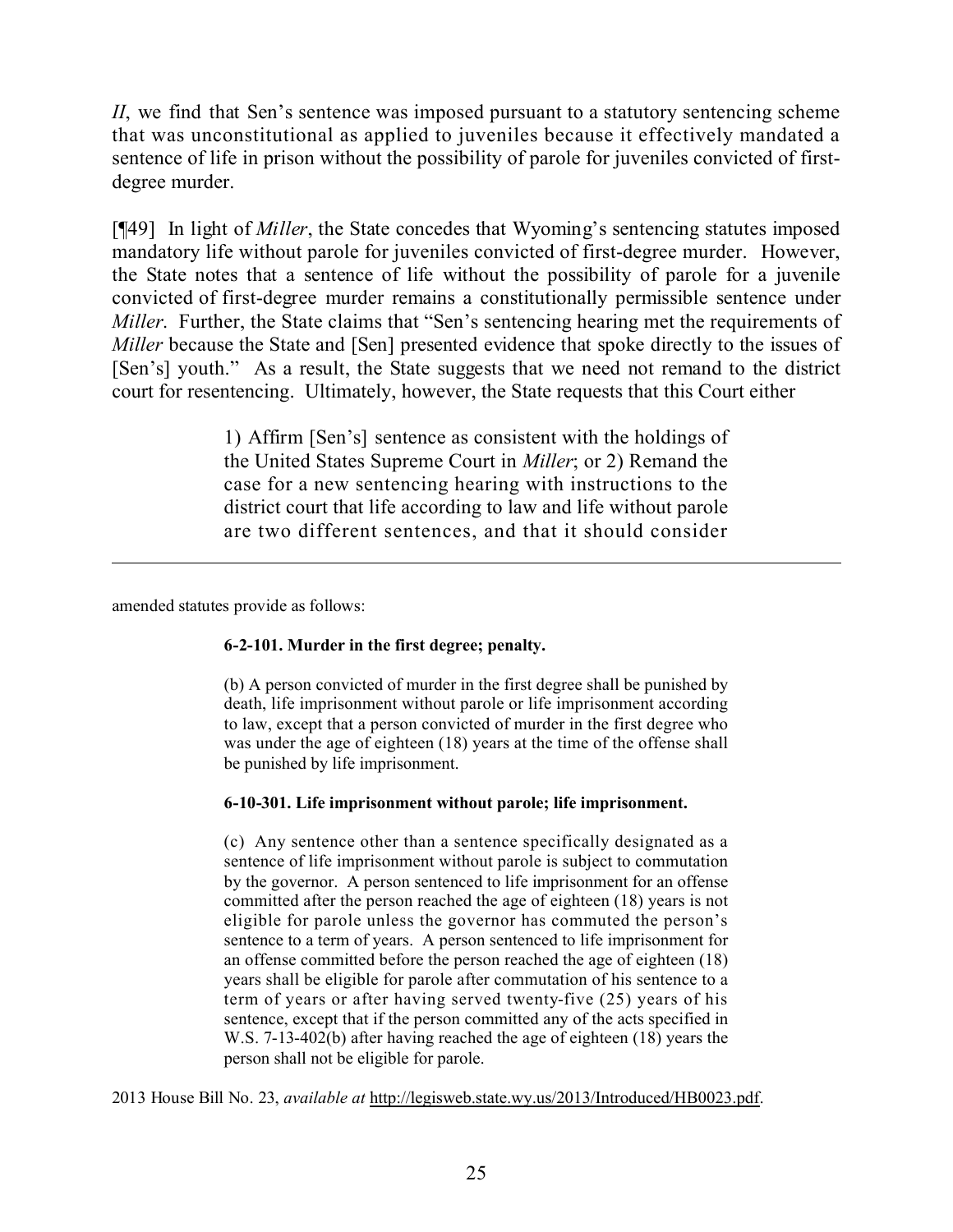[Sen's] age and all of its characteristics before imposing [a new] sentence.

We do not agree with the suggestion that affirming Sen's sentence is a viable option or that Sen's sentencing hearing met the requirements of *Miller*.

[¶50] Sen is entitled to a sentencing decision that is informed by the Supreme Court's holding in *Miller* and its discussion of the distinctive characteristics of youth. While a sentence of life without parole for a juvenile convicted of first-degree murder remains a constitutionally permissible sentence under *Miller*, the Supreme Court stated that such sentences should be uncommon in light of the significant differences between juveniles and adults:

> We [] hold that the Eighth Amendment forbids a sentencing scheme that mandates life in prison without possibility of parole for juvenile offenders. *Cf. Graham*, 560 U.S., at  $\qquad$ , 130 S.Ct. 2011, 176 L.Ed.2d 825 ("A State is not required to guarantee eventual freedom," but must provide "some meaningful opportunity to obtain release based on demonstrated maturity and rehabilitation"). By making youth (and all that accompanies it) irrelevant to imposition of that harshest prison sentence, such a scheme poses too great a risk of disproportionate punishment. Because that holding is sufficient to decide these cases, we do not consider Jackson's and Miller's alternative argument that the Eighth Amendment requires a categorical bar on life without parole for juveniles, or at least for those 14 and younger. But given all we have said in *Roper*, *Graham* and this decision about children's diminished culpability and heightened capacity for change, *we think appropriate occasions for sentencing juveniles to this harshest possible penalty will be uncommon*. That is especially so because of the great difficulty we noted in *Roper* and *Graham* of distinguishing at this early age between "the juvenile offender whose crime reflects unfortunate yet transient immaturity, and *the rare juvenile offender whose crime reflects irreparable corruption*." *Roper*, 543 U.S., at 573, 125 S.Ct. 1183, 161 L.Ed.2d 1; *Graham*, 560 U.S., at \_\_, 130 S.Ct. 2011, 176 L.Ed.2d 825. Although we do not foreclose a sentencer's ability to make that judgment in homicide cases, we require it to take into account how children are different, and how those differences counsel against irrevocably sentencing them to a lifetime in prison.

*Miller*, U.S. at \_\_\_, 132 S.Ct. at 2469 (emphasis added). In reaching this conclusion,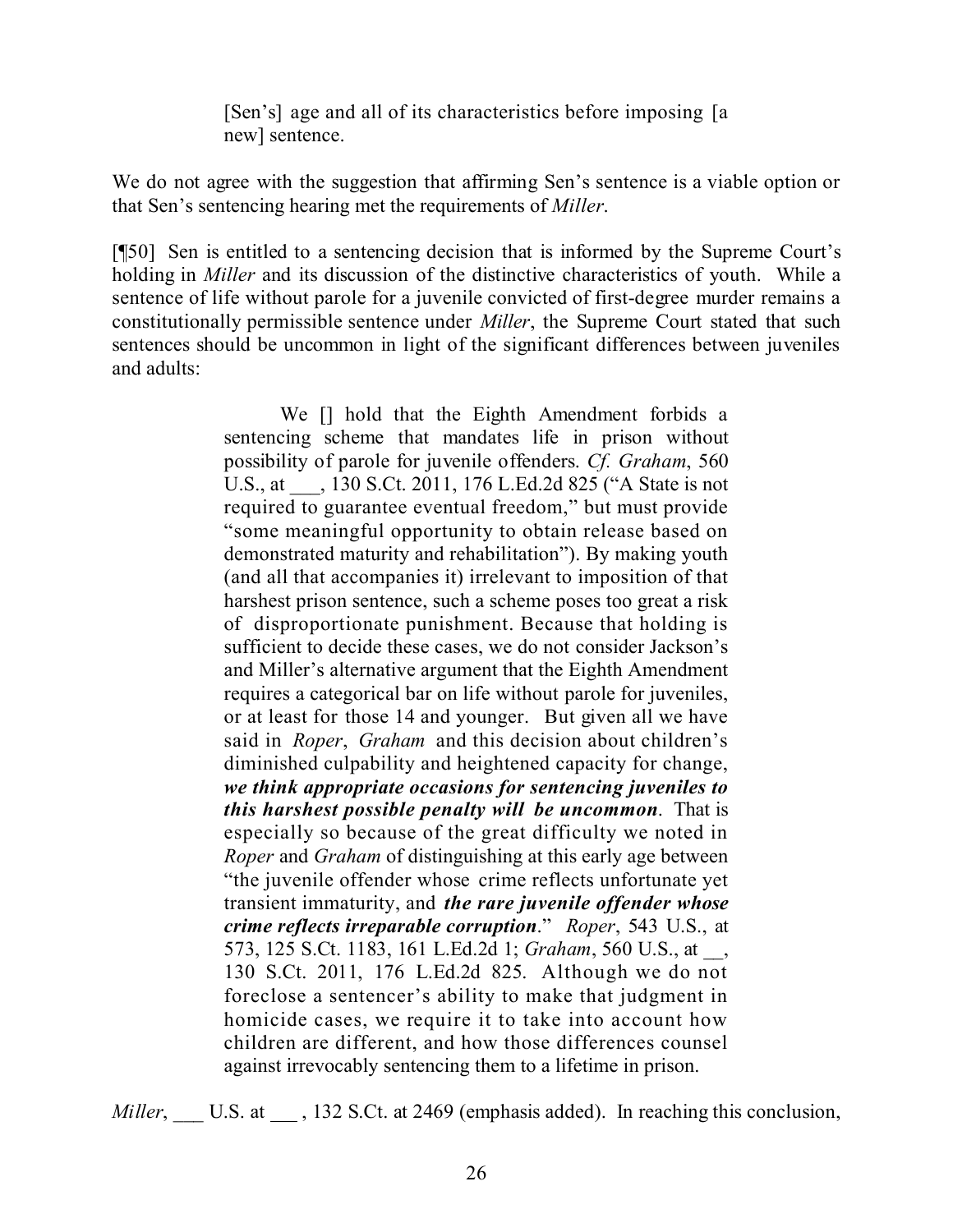the Court explained at length the reasons that juveniles are "less deserving of the most severe punishments," referencing *Roper* and *Graham*, as well as precedent demanding individualized sentencing when imposing the death penalty. *See Miller*, U.S. at 132 S. Ct. at 2463-2468. Based on the collective teachings of these decisions, the Court concluded that juveniles have lessened criminal culpability as compared to adults, that they have greater prospects for reform, and that the mental traits and environmental vulnerabilities of juveniles are not crime-specific. *Id.* The Court summarized the inherent defects of a mandatory life without parole sentencing scheme as follows:

> Such mandatory penalties, by their nature, preclude a sentencer from taking account of an offender's age and the wealth of characteristics and circumstances attendant to it. Under these schemes, every juvenile will receive the same sentence as every other – the 17-year-old and the 14-year-old, the shooter and the accomplice, the child from a stable household and the child from a chaotic and abusive one. And still worse, each juvenile (including these two 14-year-olds) will receive the same sentence as the vast majority of adults committing similar homicide offenses – but really, as *Graham* noted, a *greater* sentence than those adults will serve. In meting out the death penalty, the elision of all these differences would be strictly forbidden. And once again, *Graham* indicates that a similar rule should apply when a juvenile confronts a sentence of life (and death) in prison.

> So *Graham* and *Roper* and our individualized sentencing cases alike teach that in imposing a State's harshest penalties, a sentencer misses too much if he treats every child as an adult. To recap: Mandatory life without parole for a juvenile precludes consideration of his chronological age and its hallmark features – among them, immaturity, impetuosity, and failure to appreciate risks and consequences. It prevents taking into account the family and home environment that surrounds him – and from which he cannot usually extricate himself – no matter how brutal or dysfunctional. It neglects the circumstances of the homicide offense, including the extent of his participation in the conduct and the way familial and peer pressures may have affected him. Indeed, it ignores that he might have been charged and convicted of a lesser offense if not for incompetencies associated with youth – for example, his inability to deal with police officers or prosecutors (including on a plea agreement) or his incapacity to assist his own attorneys. *See, e.g., Graham*, 560 U.S., at \_\_\_, 130 S.Ct.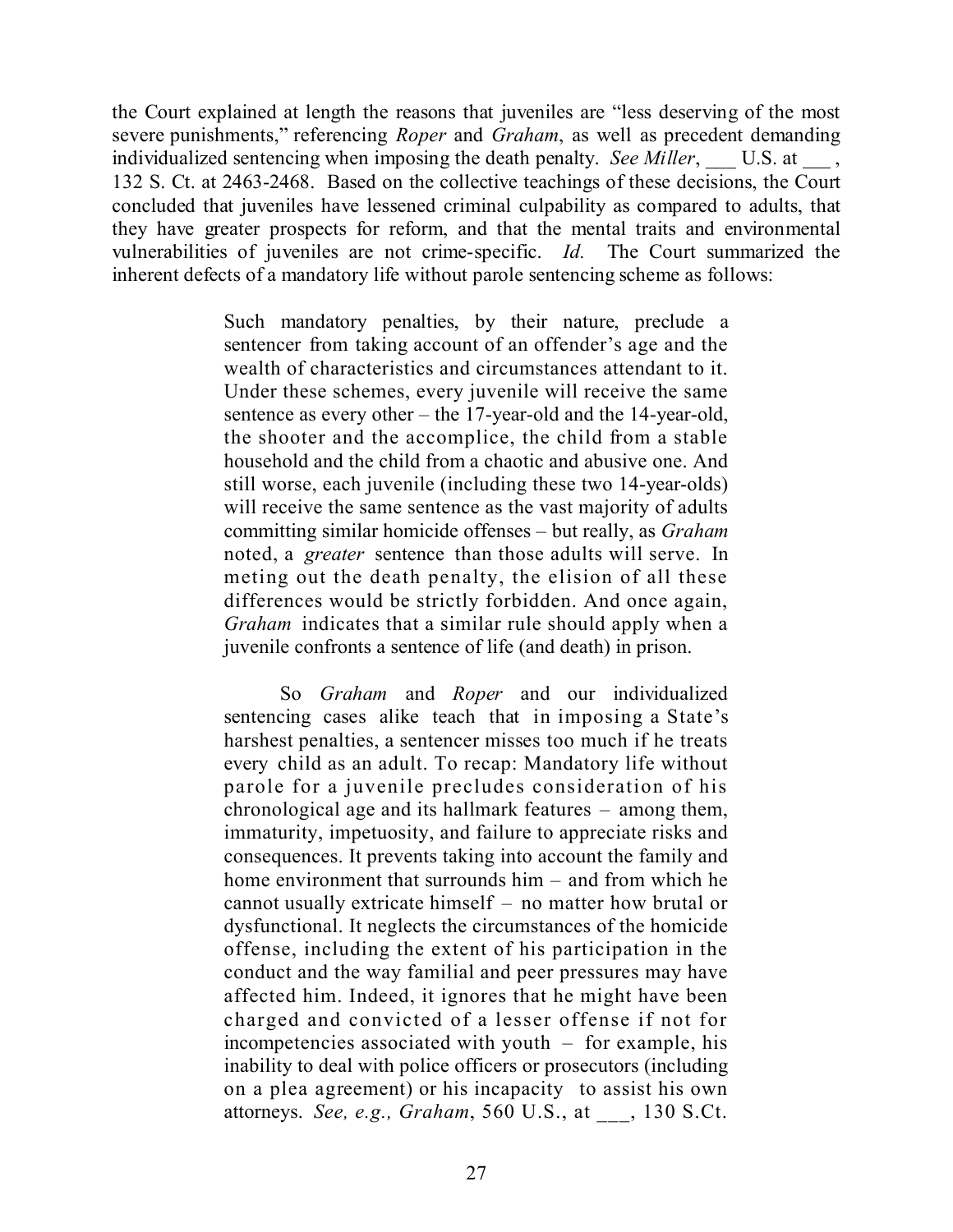2011, 176 L.Ed.2d 825 ("[T]he features that distinguish juveniles from adults also put them at a significant disadvantage in criminal proceedings"); *J. D. B. v. North Carolina*, 564 U.S. \_\_\_, \_\_\_, 131 S.Ct. 2394, 180 L.Ed.2d 310 (2011) (discussing children's responses to interrogation). And finally, this mandatory punishment disregards the possibility of rehabilitation even when the circumstances most suggest it.

*Miller*, U.S. at , 132 S.Ct. at 2467-68 (footnote omitted; emphasis in original).

[¶51] In light of the significant development in Eighth Amendment jurisprudence represented by the Supreme Court's decision in *Miller v. Alabama*, Sen is entitled to a new sentencing hearing which takes into account the distinguishing characteristics of youth, as collected and articulated in that decision. Considering the serious nature of Sen's crime and the fact that life without parole is the most severe punishment available for a juvenile, every effort should be made on remand to ensure that the court receives all information relevant to a determination of Sen's eligibility for parole. Further, in exercising its discretion with regard to a determination as to parole eligibility, the district court must set forth specific findings supporting a distinction between "the juvenile offender whose crime reflects unfortunate yet transient immaturity, and the rare juvenile offender whose crime reflects irreparable corruption." As we noted in *Daniel v. State*,

> "The benefits of requiring the trial court to state its reasons for the imposition of its sentence are manifold: First, requiring the trial court to articulate its reasons for selecting a sentence will promote more thoughtful consideration of relevant factors and will help rationalize the sentencing process. . . . Requiring a trial court to provide a reasoned basis for the sentence imposed may enhance the court's legitimacy as perceived by judges themselves and participants in the criminal justice system. It will aid courts in attaining their institutional objective of dispensing equal and impartial justice and will demonstrate to society that these goals are being met. . . . Finally, a statement of reasons will be invaluable in aiding appellate courts to ascertain whether the sentence imposed was based upon accurate, sufficient and proper information."

644 P.2d 172, 179 (Wyo. 1982) (quoting *Commonwealth v. Riggins*, 474 Pa. 115, 129-31, 377 A.2d 140, 147-48 (1977)). For the foregoing reasons, we vacate Sen's sentence of life without the possibility of parole and remand to the district court for a new sentencing hearing. Further, because Sen's sentence of life without the possibility of parole may have impacted the sentencing decisions with respect to his conspiracy and aggravated